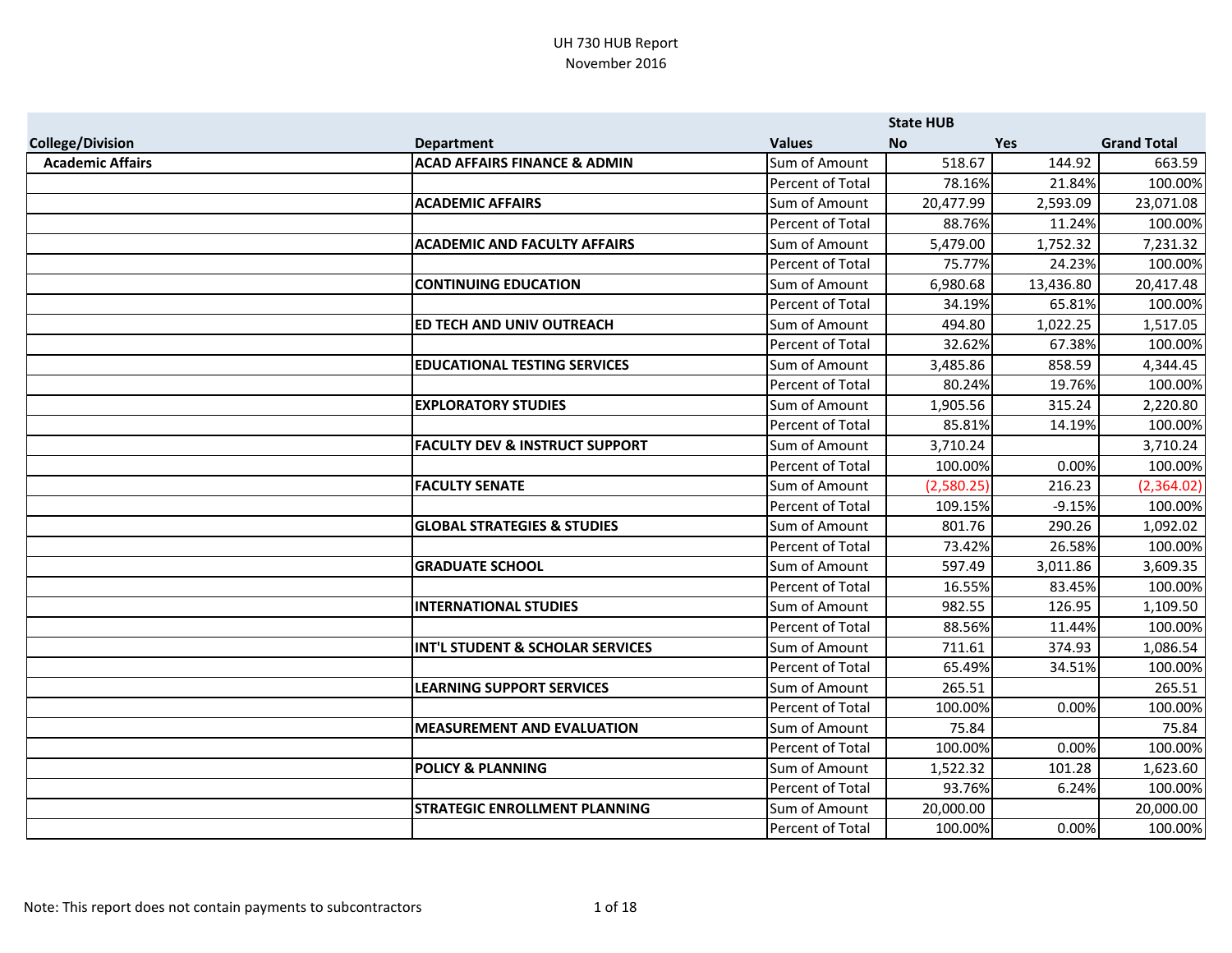|                                          |                                          |                  | <b>State HUB</b> |            |                    |
|------------------------------------------|------------------------------------------|------------------|------------------|------------|--------------------|
| <b>College/Division</b>                  | <b>Department</b>                        | <b>Values</b>    | <b>No</b>        | <b>Yes</b> | <b>Grand Total</b> |
| <b>Academic Affairs</b>                  | <b>UH ENERGY</b>                         | Sum of Amount    | 2,571.66         | 7,229.94   | 9,801.60           |
|                                          |                                          | Percent of Total | 26.24%           | 73.76%     | 100.00%            |
|                                          | <b>UH OFF-CAMPUS SUPPORT</b>             | Sum of Amount    | 1,472.85         | 716.46     | 2,189.31           |
|                                          |                                          | Percent of Total | 67.27%           | 32.73%     | 100.00%            |
|                                          | <b>UH SUGAR LAND</b>                     | Sum of Amount    | 65,694.12        | 53,200.24  | 118,894.36         |
|                                          |                                          | Percent of Total | 55.25%           | 44.75%     | 100.00%            |
|                                          | <b>UNDERGRADUATE ACADEMIC AFFAIRS</b>    | Sum of Amount    | 80.42            | 207.71     | 288.13             |
|                                          |                                          | Percent of Total | 27.91%           | 72.09%     | 100.00%            |
|                                          | <b>UNDERGRADUATE STUDENT SUCCESS</b>     | Sum of Amount    | 2,933.49         |            | 2,933.49           |
|                                          |                                          | Percent of Total | 100.00%          | 0.00%      | 100.00%            |
|                                          | <b>UNDERGRADUATE STUDENT SUCCESS CTR</b> | Sum of Amount    | 75.88            |            | 75.88              |
|                                          |                                          | Percent of Total | 100.00%          | 0.00%      | 100.00%            |
|                                          | <b>WRITING CENTER</b>                    | Sum of Amount    | 664.59           |            | 664.59             |
|                                          |                                          | Percent of Total | 100.00%          | 0.00%      | 100.00%            |
| <b>Academic Affairs Sum of Amount</b>    |                                          |                  | 138,922.64       | 85,599.07  | 224,521.71         |
| <b>Academic Affairs Percent of Total</b> |                                          |                  | 61.87%           | 38.13%     | 100.00%            |
| <b>Administration and Finance</b>        | <b>ADMINISTRATION &amp; FINANCE</b>      | Sum of Amount    | 27,208.58        | 2,880.18   | 30,088.76          |
|                                          |                                          | Percent of Total | 90.43%           | 9.57%      | 100.00%            |
|                                          | <b>AUXILIARY SERVICES OPERATIONS</b>     | Sum of Amount    | 18,302.66        |            | 18,302.66          |
|                                          |                                          | Percent of Total | 100.00%          | 0.00%      | 100.00%            |
|                                          | <b>BUDGET</b>                            | Sum of Amount    | 906.21           | 297.77     | 1,203.98           |
|                                          |                                          | Percent of Total | 75.27%           | 24.73%     | 100.00%            |
|                                          | <b>BUSINESS SERVICES</b>                 | Sum of Amount    | 390.53           |            | 390.53             |
|                                          |                                          | Percent of Total | 100.00%          | 0.00%      | 100.00%            |
|                                          | <b>BUSINESS SERVICES III</b>             | Sum of Amount    | 560.04           | 295.47     | 855.51             |
|                                          |                                          | Percent of Total | 65.46%           | 34.54%     | 100.00%            |
|                                          | <b>BUSINESS SERVICES SITE II</b>         | Sum of Amount    | 419.37           |            | 419.37             |
|                                          |                                          | Percent of Total | 100.00%          | 0.00%      | 100.00%            |
|                                          | <b>CENTRAL FACILITY SERVICES</b>         | Sum of Amount    | 1,344.91         | 664.80     | 2,009.71           |
|                                          |                                          | Percent of Total | 66.92%           | 33.08%     | 100.00%            |
|                                          | <b>COUGAR CARD</b>                       | Sum of Amount    | 18,024.08        | 327.84     | 18,351.92          |
|                                          |                                          | Percent of Total | 98.21%           | 1.79%      | 100.00%            |
|                                          | <b>CULLEN PERFORMANCE HALL</b>           | Sum of Amount    | 1,787.14         |            | 1,787.14           |
|                                          |                                          | Percent of Total | 100.00%          | 0.00%      | 100.00%            |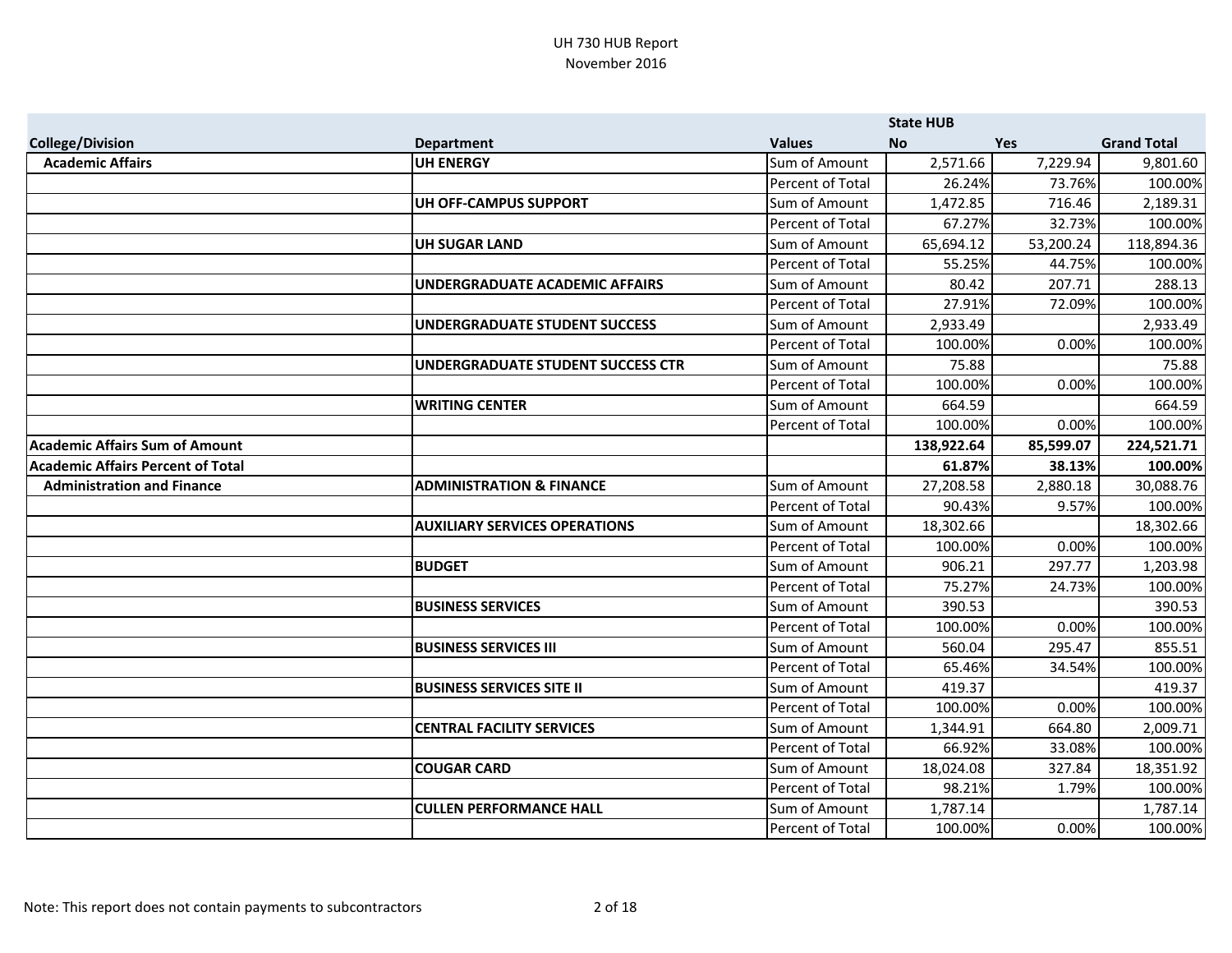|                                   |                                               |                  | <b>State HUB</b> |            |                    |
|-----------------------------------|-----------------------------------------------|------------------|------------------|------------|--------------------|
| <b>College/Division</b>           | <b>Department</b>                             | <b>Values</b>    | <b>No</b>        | <b>Yes</b> | <b>Grand Total</b> |
| <b>Administration and Finance</b> | <b>ENTERPRISE SYSTEMS</b>                     | Sum of Amount    | 352,295.90       | 6,037.42   | 358,333.32         |
|                                   |                                               | Percent of Total | 98.32%           | 1.68%      | 100.00%            |
|                                   | <b>ENV HEALTH &amp; LIFE SAFETY</b>           | Sum of Amount    | 2,084.40         | 173.30     | 2,257.70           |
|                                   |                                               | Percent of Total | 92.32%           | 7.68%      | 100.00%            |
|                                   | <b>FACILITIES MANAGEMENT</b>                  | Sum of Amount    | 9,395.44         | 156,522.86 | 165,918.30         |
|                                   |                                               | Percent of Total | 5.66%            | 94.34%     | 100.00%            |
|                                   | <b>FACILITIES OPERATION &amp; MAINT</b>       | Sum of Amount    | 94,460.02        | 4,722.50   | 99,182.52          |
|                                   |                                               | Percent of Total | 95.24%           | 4.76%      | 100.00%            |
|                                   | <b>FACILITIES PLANNING &amp; CONSTRUCTION</b> | Sum of Amount    | 4,443,718.87     | 374,505.09 | 4,818,223.96       |
|                                   |                                               | Percent of Total | 92.23%           | 7.77%      | 100.00%            |
|                                   | <b>FINANCE-A&amp;F</b>                        | Sum of Amount    | 22,543.22        | 2,536.20   | 25,079.42          |
|                                   |                                               | Percent of Total | 89.89%           | 10.11%     | 100.00%            |
|                                   | <b>FIRE LIFE SAFETY SERVICES</b>              | Sum of Amount    | 4,435.80         |            | 4,435.80           |
|                                   |                                               | Percent of Total | 100.00%          | 0.00%      | 100.00%            |
|                                   | HIGH PERFORMANCE & COMPUTING & NETWK          | Sum of Amount    | 2,833.84         |            | 2,833.84           |
|                                   |                                               | Percent of Total | 100.00%          | 0.00%      | 100.00%            |
|                                   | <b>HUMAN RESOURCES</b>                        | Sum of Amount    | 24,568.43        | 1,558.58   | 26,127.01          |
|                                   |                                               | Percent of Total | 94.03%           | 5.97%      | 100.00%            |
|                                   | <b>INST - BUSINESS SERVICES</b>               | Sum of Amount    | 156,902.00       |            | 156,902.00         |
|                                   |                                               | Percent of Total | 100.00%          | 0.00%      | 100.00%            |
|                                   | <b>INST - FINANCIAL ACCOUNTING</b>            | Sum of Amount    | 776.35           | 89,344.35  | 90,120.70          |
|                                   |                                               | Percent of Total | 0.86%            | 99.14%     | 100.00%            |
|                                   | <b>KUHA RADIO</b>                             | Sum of Amount    | 11.94            |            | 11.94              |
|                                   |                                               | Percent of Total | 100.00%          | 0.00%      | 100.00%            |
|                                   | <b>KUHF RADIO</b>                             | Sum of Amount    | 40,634.00        | 18,661.37  | 59,295.37          |
|                                   |                                               | Percent of Total | 68.53%           | 31.47%     | 100.00%            |
|                                   | <b>MINOR AND PLANNED PROJECTS</b>             | Sum of Amount    | 85,084.20        |            | 85,084.20          |
|                                   |                                               | Percent of Total | 100.00%          | 0.00%      | 100.00%            |
|                                   | <b>MINOR IN-HOUSE CONSTRUCTION</b>            | Sum of Amount    | 31,935.10        | 23,786.00  | 55,721.10          |
|                                   |                                               | Percent of Total | 57.31%           | 42.69%     | 100.00%            |
|                                   | OFFICE EQUAL OPPORTUNITY SRVS                 | Sum of Amount    | 1,239.32         |            | 1,239.32           |
|                                   |                                               | Percent of Total | 100.00%          | 0.00%      | 100.00%            |
|                                   | PARKING & TRANSPORTATION OPERATIONS           | Sum of Amount    | 294,158.26       | 14,635.62  | 308,793.88         |
|                                   |                                               | Percent of Total | 95.26%           | 4.74%      | 100.00%            |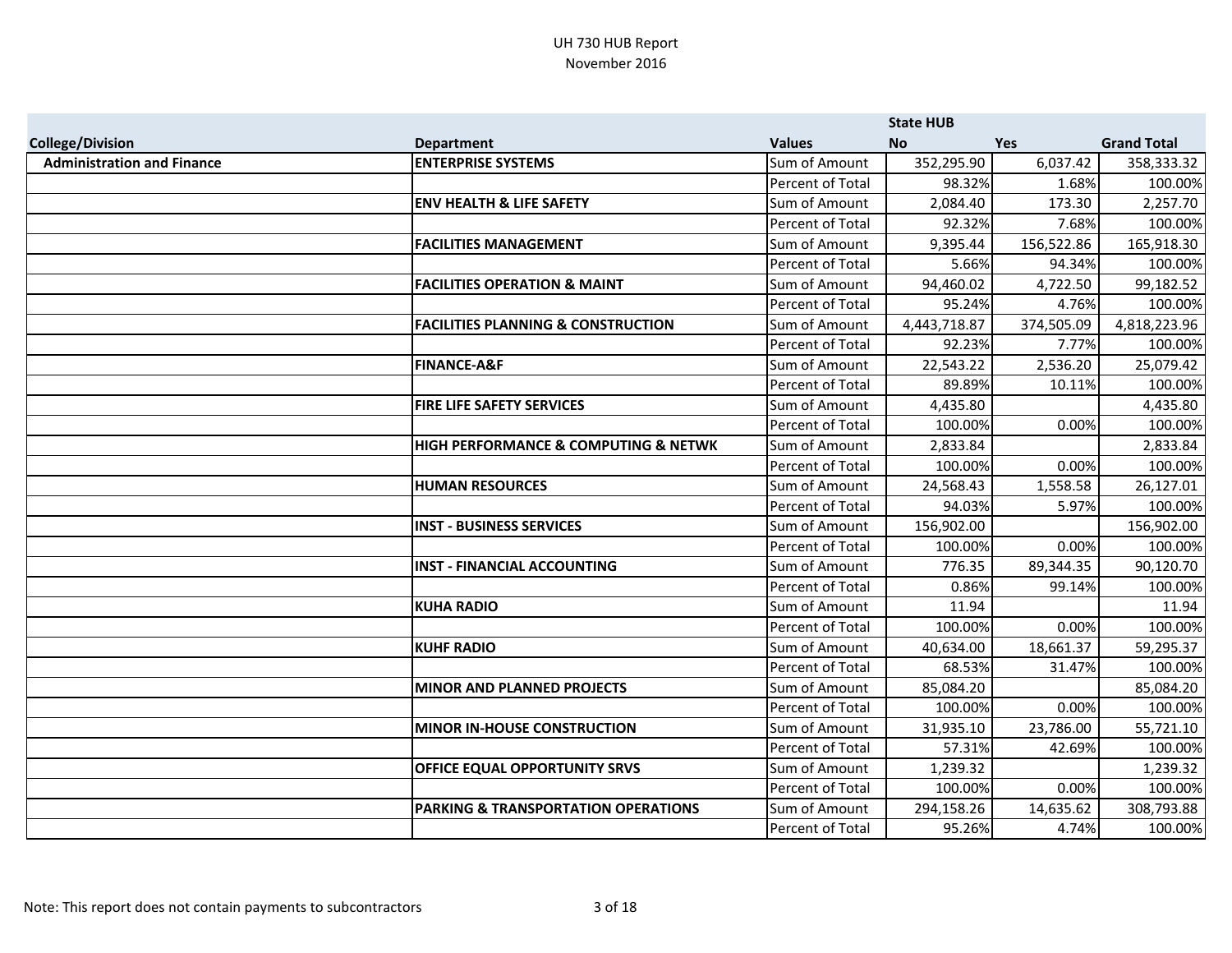|                                   |                                          |                         | <b>State HUB</b> |            |                    |
|-----------------------------------|------------------------------------------|-------------------------|------------------|------------|--------------------|
| <b>College/Division</b>           | <b>Department</b>                        | <b>Values</b>           | No               | <b>Yes</b> | <b>Grand Total</b> |
| <b>Administration and Finance</b> | PHY PLANT-AUTOMOTIVE                     | Sum of Amount           | 47,301.87        | 8,561.85   | 55,863.72          |
|                                   |                                          | Percent of Total        | 84.67%           | 15.33%     | 100.00%            |
|                                   | PHY PLANT-GROUNDS MAINT                  | Sum of Amount           | 49,261.59        |            | 49,261.59          |
|                                   |                                          | Percent of Total        | 100.00%          | 0.00%      | 100.00%            |
|                                   | PHY PLANT-SOLID WASTE                    | Sum of Amount           | 6,871.35         |            | 6,871.35           |
|                                   |                                          | Percent of Total        | 100.00%          | 0.00%      | 100.00%            |
|                                   | <b>PHYSICAL PLANT</b>                    | Sum of Amount           | 167,605.62       | 652,249.97 | 819,855.59         |
|                                   |                                          | Percent of Total        | 20.44%           | 79.56%     | 100.00%            |
|                                   | <b>PLANNING</b>                          | Sum of Amount           |                  | 1,261.89   | 1,261.89           |
|                                   |                                          | Percent of Total        | 0.00%            | 100.00%    | 100.00%            |
|                                   | <b>POLICE</b>                            | Sum of Amount           | 169,245.65       | 3,275.06   | 172,520.71         |
|                                   |                                          | Percent of Total        | 98.10%           | 1.90%      | 100.00%            |
|                                   | <b>POSTAL SERVICES OPERATIONS</b>        | Sum of Amount           | 1,174.00         | 348.54     | 1,522.54           |
|                                   |                                          | Percent of Total        | 77.11%           | 22.89%     | 100.00%            |
|                                   | PRINTING OPERATIONS                      | Sum of Amount           | 34,283.30        | 845.63     | 35,128.93          |
|                                   |                                          | Percent of Total        | 97.59%           | 2.41%      | 100.00%            |
|                                   | <b>PUBLIC ART</b>                        | Sum of Amount           | 4,683.85         |            | 4,683.85           |
|                                   |                                          | Percent of Total        | 100.00%          | 0.00%      | 100.00%            |
|                                   | <b>REAL ESTATE SERVICES</b>              | Sum of Amount           | 6,870.00         |            | 6,870.00           |
|                                   |                                          | <b>Percent of Total</b> | 100.00%          | 0.00%      | 100.00%            |
|                                   | <b>RISK MANAGEMENT</b>                   | Sum of Amount           | 203.79           |            | 203.79             |
|                                   |                                          | <b>Percent of Total</b> | 100.00%          | 0.00%      | 100.00%            |
|                                   | <b>SERVICE LEVEL AGREEMENT</b>           | Sum of Amount           | 720.00           |            | 720.00             |
|                                   |                                          | Percent of Total        | 100.00%          | 0.00%      | 100.00%            |
|                                   | <b>STUDENT BUSINESS SERVICES</b>         | Sum of Amount           | 18,298.49        | 1,482.81   | 19,781.30          |
|                                   |                                          | Percent of Total        | 92.50%           | 7.50%      | 100.00%            |
|                                   | <b>TECHNOLOGY SERVICES &amp; SUPPORT</b> | Sum of Amount           | 325,628.67       | 52,924.69  | 378,553.36         |
|                                   |                                          | Percent of Total        | 86.02%           | 13.98%     | 100.00%            |
|                                   | TV PUBLIC BROADCASTING                   | Sum of Amount           | 64,544.51        | 9,930.51   | 74,475.02          |
|                                   |                                          | Percent of Total        | 86.67%           | 13.33%     | 100.00%            |
|                                   | UH SPORTS & ENTERTAINMENT SVC            | Sum of Amount           | 55,060.33        |            | 55,060.33          |
|                                   |                                          | Percent of Total        | 100.00%          | 0.00%      | 100.00%            |
|                                   | UIT EXTERNALLY FUNDED PROJECTS           | Sum of Amount           |                  | 14,070.00  | 14,070.00          |
|                                   |                                          | Percent of Total        | 0.00%            | 100.00%    | 100.00%            |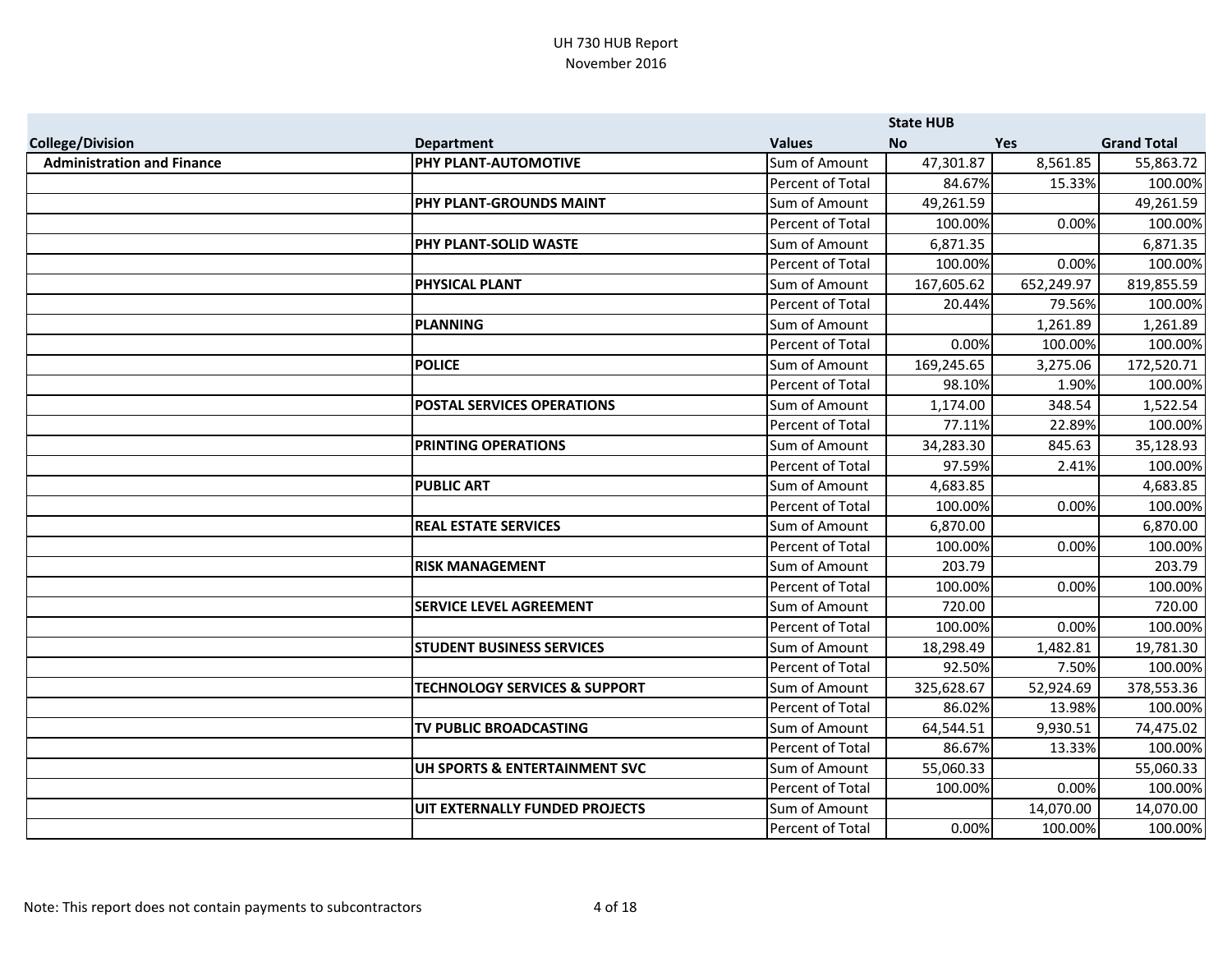|                                                    |                                             |                  | <b>State HUB</b> |              |                    |
|----------------------------------------------------|---------------------------------------------|------------------|------------------|--------------|--------------------|
| <b>College/Division</b>                            | <b>Department</b>                           | <b>Values</b>    | <b>No</b>        | Yes          | <b>Grand Total</b> |
| <b>Administration and Finance</b>                  | <b>UIT SECURITY</b>                         | Sum of Amount    | 547.66           |              | 547.66             |
|                                                    |                                             | Percent of Total | 100.00%          | 0.00%        | 100.00%            |
|                                                    | <b>UNIV INFORMATION TECH PROJECTS</b>       | Sum of Amount    | 809.00           |              | 809.00             |
|                                                    |                                             | Percent of Total | 100.00%          | 0.00%        | 100.00%            |
|                                                    | UNIV PROPERTY SERVICES OPERATIONS           | Sum of Amount    | 532,219.00       |              | 532,219.00         |
|                                                    |                                             | Percent of Total | 100.00%          | 0.00%        | 100.00%            |
|                                                    | UNIVERSITY INFORMATION TECHNOLOGY           | Sum of Amount    | 154,706.22       | 177.80       | 154,884.02         |
|                                                    |                                             | Percent of Total | 99.89%           | 0.11%        | 100.00%            |
| <b>Administration and Finance Sum of Amount</b>    |                                             |                  | 7,276,055.51     | 1,442,078.10 | 8,718,133.61       |
| <b>Administration and Finance Percent of Total</b> |                                             |                  | 83.46%           | 16.54%       | 100.00%            |
| Architecture                                       | <b>ARCHITECTURE</b>                         | Sum of Amount    | 2,454.00         |              | 2,454.00           |
|                                                    |                                             | Percent of Total | 100.00%          | 0.00%        | 100.00%            |
|                                                    | <b>COMMU DESIGN CNTR SUSAN ROGERS</b>       | Sum of Amount    | 2,089.95         |              | 2,089.95           |
|                                                    |                                             | Percent of Total | 100.00%          | 0.00%        | 100.00%            |
|                                                    | <b>DEAN, ARCHITECTURE</b>                   | Sum of Amount    | 44,709.36        | 2,067.57     | 46,776.93          |
|                                                    |                                             | Percent of Total | 95.58%           | 4.42%        | 100.00%            |
| <b>Architecture Sum of Amount</b>                  |                                             |                  | 49,253.31        | 2,067.57     | 51,320.88          |
| <b>Architecture Percent of Total</b>               |                                             |                  | 95.97%           | 4.03%        | 100.00%            |
| <b>Business Administration</b>                     | <b>ACCOUNTANCY AND TAXATION</b>             | Sum of Amount    | 5,381.30         | 5,889.22     | 11,270.52          |
|                                                    |                                             | Percent of Total | 47.75%           | 52.25%       | 100.00%            |
|                                                    | <b>ACCOUNTING CERTIFICATE PROGRAM</b>       | Sum of Amount    | 419.71           | 6,139.01     | 6,558.72           |
|                                                    |                                             | Percent of Total | 6.40%            | 93.60%       | 100.00%            |
|                                                    | <b>BAUER CAREER SERVICES CTR</b>            | Sum of Amount    | 12,108.36        | 1,697.33     | 13,805.69          |
|                                                    |                                             | Percent of Total | 87.71%           | 12.29%       | 100.00%            |
|                                                    | <b>BAUER COMMUNICATIONS</b>                 | Sum of Amount    | 4,565.89         | 4,124.02     | 8,689.91           |
|                                                    |                                             | Percent of Total | 52.54%           | 47.46%       | 100.00%            |
|                                                    | <b>BAUER DIVISION OF TECHNOLOGY</b>         | Sum of Amount    | 19,187.95        | 27,743.26    | 46,931.21          |
|                                                    |                                             | Percent of Total | 40.89%           | 59.11%       | 100.00%            |
|                                                    | <b>BAUER EXTERNAL RELATIONS DEPT</b>        | Sum of Amount    |                  | 34.60        | 34.60              |
|                                                    |                                             | Percent of Total | 0.00%            | 100.00%      | 100.00%            |
|                                                    | <b>BAUER GRADUATE PROFESSIONAL PROGRAMS</b> | Sum of Amount    | 365.51           |              | 365.51             |
|                                                    |                                             | Percent of Total | 100.00%          | 0.00%        | 100.00%            |
|                                                    | <b>CTR FOR EXECUTIVE DEVELOPMENT</b>        | Sum of Amount    | 2,339.22         | 93.60        | 2,432.82           |
|                                                    |                                             | Percent of Total | 96.15%           | 3.85%        | 100.00%            |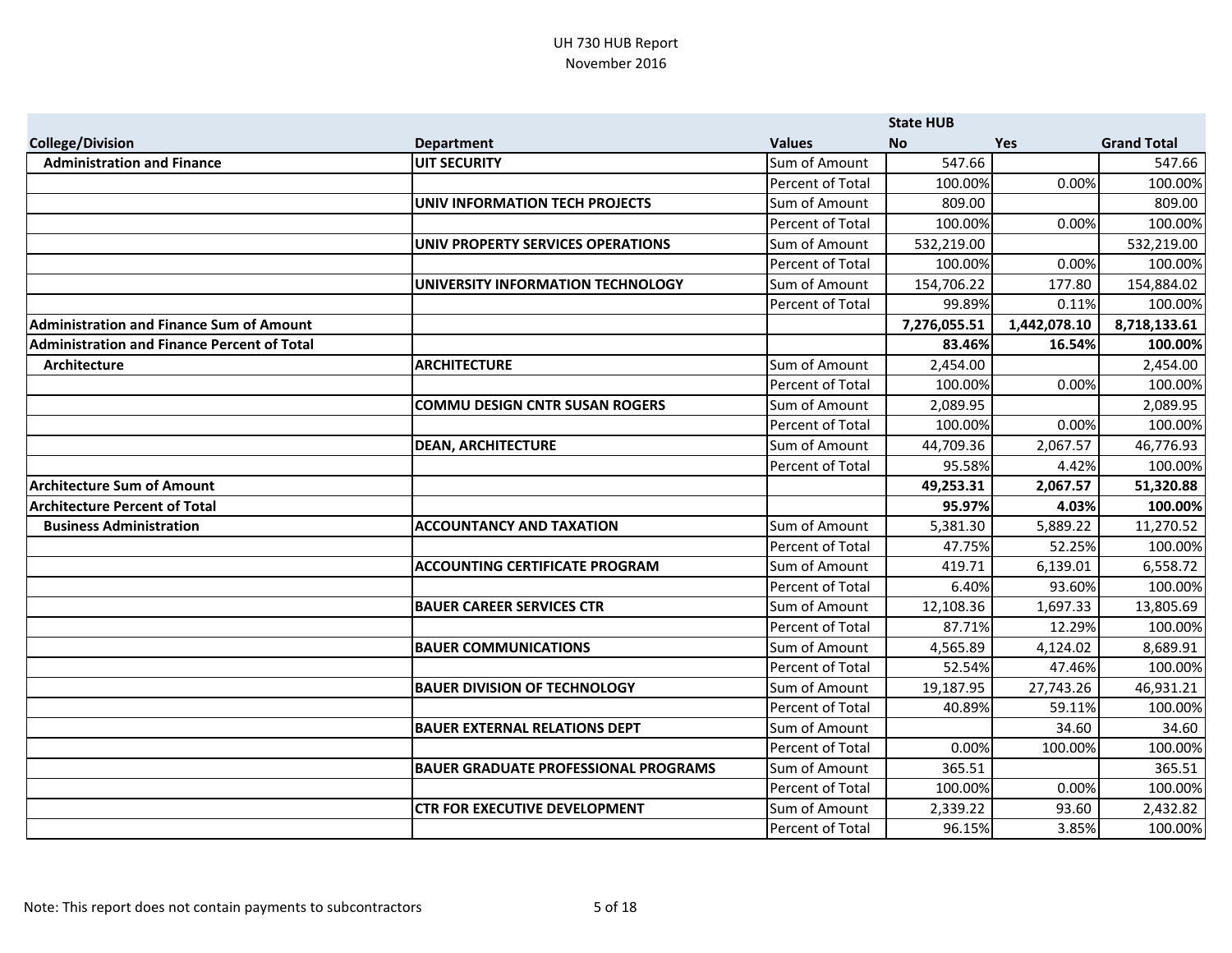|                                                 |                                              |                  | <b>State HUB</b> |            |                    |
|-------------------------------------------------|----------------------------------------------|------------------|------------------|------------|--------------------|
| <b>College/Division</b>                         | <b>Department</b>                            | <b>Values</b>    | <b>No</b>        | <b>Yes</b> | <b>Grand Total</b> |
| <b>Business Administration</b>                  | <b>DEAN'S OFFICE, BAUER COLLEGE</b>          | Sum of Amount    | 121,227.69       | 5,903.57   | 127,131.26         |
|                                                 |                                              | Percent of Total | 95.36%           | 4.64%      | 100.00%            |
|                                                 | <b>DECISION AND INFORMATION SCIEN</b>        | Sum of Amount    | 2,242.52         | 996.29     | 3,238.81           |
|                                                 |                                              | Percent of Total | 69.24%           | 30.76%     | 100.00%            |
|                                                 | <b>EXECUTIVE DEGREE PROGRAMS</b>             | Sum of Amount    | 26,879.47        | 6,953.18   | 33,832.65          |
|                                                 |                                              | Percent of Total | 79.45%           | 20.55%     | 100.00%            |
|                                                 | <b>FINANCE-BAUER COLLEGE</b>                 | Sum of Amount    | 9,439.93         | 972.39     | 10,412.32          |
|                                                 |                                              | Percent of Total | 90.66%           | 9.34%      | 100.00%            |
|                                                 | <b>MANAGEMENT-BAUER COLLEGE</b>              | Sum of Amount    | 123.88           | 683.03     | 806.91             |
|                                                 |                                              | Percent of Total | 15.35%           | 84.65%     | 100.00%            |
|                                                 | <b>MARKETING-BAUER COLLEGE</b>               | Sum of Amount    | 3,624.07         | 1,267.29   | 4,891.36           |
|                                                 |                                              | Percent of Total | 74.09%           | 25.91%     | 100.00%            |
|                                                 | <b>SALES EXCELLENCE INSTITUTE</b>            | Sum of Amount    | 16,527.38        | 9,010.53   | 25,537.91          |
|                                                 |                                              | Percent of Total | 64.72%           | 35.28%     | 100.00%            |
|                                                 | <b>SMALL BUSINESS DEV CENTER</b>             | Sum of Amount    | 21,834.32        | 7,339.47   | 29,173.79          |
|                                                 |                                              | Percent of Total | 74.84%           | 25.16%     | 100.00%            |
|                                                 | <b>UNDERGRAD BUSINESS PROG</b>               | Sum of Amount    | 6,577.49         | 1,844.78   | 8,422.27           |
|                                                 |                                              | Percent of Total | 78.10%           | 21.90%     | 100.00%            |
|                                                 | <b>WOLFF CTR FOR ENTREPRENEURSHIP</b>        | Sum of Amount    | 6,369.14         | 1,833.77   | 8,202.91           |
|                                                 |                                              | Percent of Total | 77.64%           | 22.36%     | 100.00%            |
| <b>Business Administration Sum of Amount</b>    |                                              |                  | 259,213.83       | 82,525.34  | 341,739.17         |
| <b>Business Administration Percent of Total</b> |                                              |                  | 75.85%           | 24.15%     | 100.00%            |
| <b>Chancellor/President</b>                     | <b>BASEBALL</b>                              | Sum of Amount    | 24,500.71        | 1,046.28   | 25,546.99          |
|                                                 |                                              | Percent of Total | 95.90%           | 4.10%      | 100.00%            |
|                                                 | <b>COMMUNITY RELATIONS &amp; INST ACCESS</b> | Sum of Amount    | 760.96           | 492.50     | 1,253.46           |
|                                                 |                                              | Percent of Total | 60.71%           | 39.29%     | 100.00%            |
|                                                 | <b>FOOTBALL</b>                              | Sum of Amount    | 313,570.29       | 27,265.54  | 340,835.83         |
|                                                 |                                              | Percent of Total | 92.00%           | 8.00%      | 100.00%            |
|                                                 | <b>INTERCOLLEGIATE ATHLETICS</b>             | Sum of Amount    | 215,438.81       | 14,713.31  | 230,152.12         |
|                                                 |                                              | Percent of Total | 93.61%           | 6.39%      | 100.00%            |
|                                                 | <b>MEN'S BASKETBALL</b>                      | Sum of Amount    | 17,080.07        | 1,032.30   | 18,112.37          |
|                                                 |                                              | Percent of Total | 94.30%           | 5.70%      | 100.00%            |
|                                                 | <b>MEN'S GOLF</b>                            | Sum of Amount    | 10,330.98        |            | 10,330.98          |
|                                                 |                                              | Percent of Total | 100.00%          | 0.00%      | 100.00%            |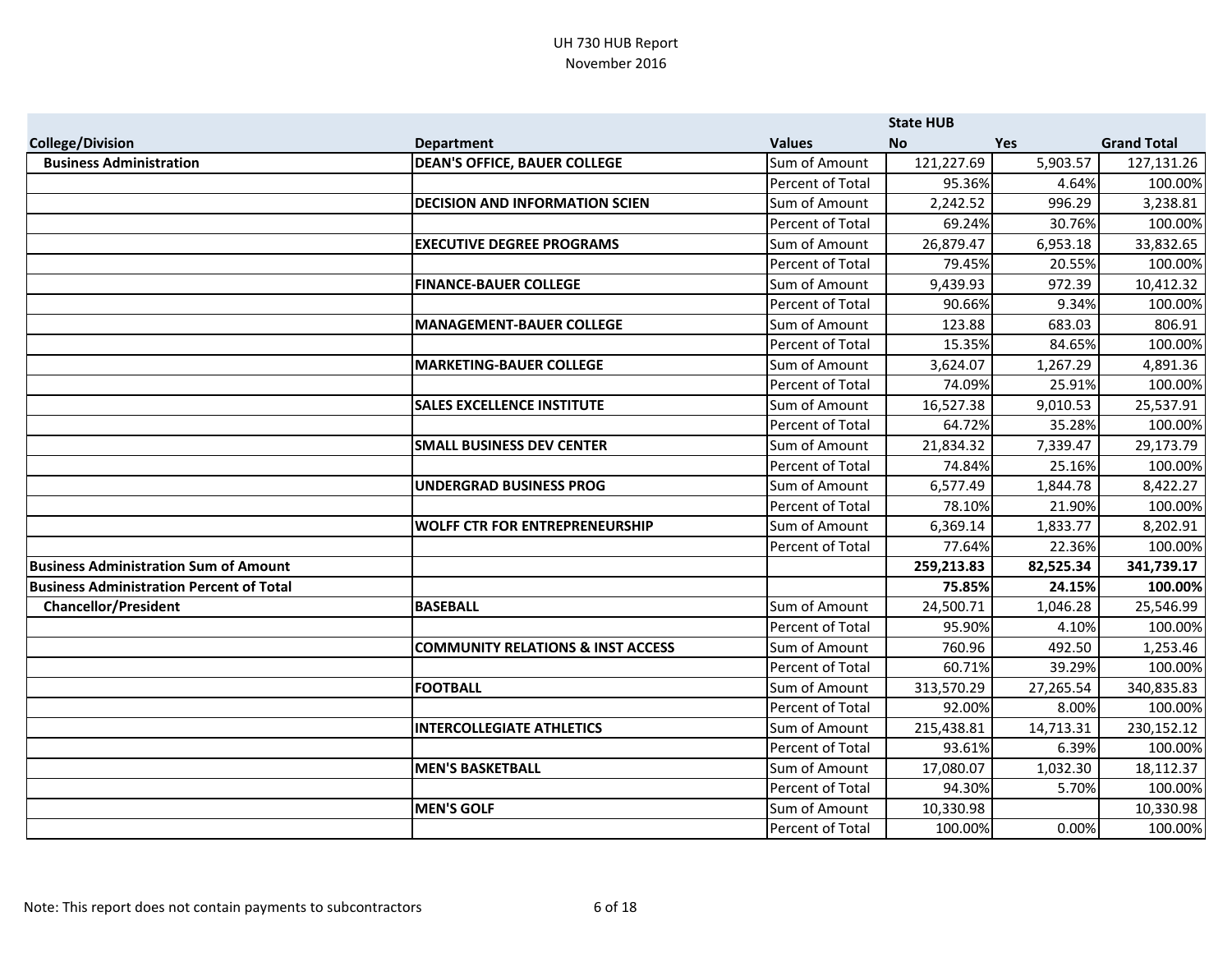|                                              |                                      |                         | <b>State HUB</b> |           |                    |
|----------------------------------------------|--------------------------------------|-------------------------|------------------|-----------|--------------------|
| <b>College/Division</b>                      | <b>Department</b>                    | <b>Values</b>           | <b>No</b>        | Yes       | <b>Grand Total</b> |
| <b>Chancellor/President</b>                  | <b>MEN'S TRACK AND FIELD</b>         | Sum of Amount           | 15,022.52        |           | 15,022.52          |
|                                              |                                      | Percent of Total        | 100.00%          | 0.00%     | 100.00%            |
|                                              | OFFICE OF SPECIAL EVENTS             | Sum of Amount           | 6,100.42         | 78.29     | 6,178.71           |
|                                              |                                      | Percent of Total        | 98.73%           | 1.27%     | 100.00%            |
|                                              | <b>PRESIDENT</b>                     | Sum of Amount           | 1,523.01         | 6,222.53  | 7,745.54           |
|                                              |                                      | Percent of Total        | 19.66%           | 80.34%    | 100.00%            |
|                                              | <b>STAFF COUNCIL</b>                 | Sum of Amount           | 633.04           |           | 633.04             |
|                                              |                                      | <b>Percent of Total</b> | 100.00%          | 0.00%     | 100.00%            |
|                                              | <b>WOMEN'S BASKETBALL</b>            | Sum of Amount           | 12,893.86        | 1,189.04  | 14,082.90          |
|                                              |                                      | Percent of Total        | 91.56%           | 8.44%     | 100.00%            |
|                                              | <b>WOMEN'S GOLF</b>                  | Sum of Amount           | 5,979.70         |           | 5,979.70           |
|                                              |                                      | <b>Percent of Total</b> | 100.00%          | 0.00%     | 100.00%            |
|                                              | <b>WOMEN'S SOCCER</b>                | Sum of Amount           | 7,468.24         | 630.00    | 8,098.24           |
|                                              |                                      | Percent of Total        | 92.22%           | 7.78%     | 100.00%            |
|                                              | <b>WOMEN'S SOFTBALL</b>              | Sum of Amount           | 2,888.55         |           | 2,888.55           |
|                                              |                                      | <b>Percent of Total</b> | 100.00%          | 0.00%     | 100.00%            |
|                                              | <b>WOMEN'S SWIMMING &amp; DIVING</b> | Sum of Amount           | 209.33           |           | 209.33             |
|                                              |                                      | Percent of Total        | 100.00%          | 0.00%     | 100.00%            |
|                                              | <b>WOMEN'S TENNIS</b>                | Sum of Amount           | 1,806.60         |           | 1,806.60           |
|                                              |                                      | Percent of Total        | 100.00%          | 0.00%     | 100.00%            |
|                                              | <b>WOMEN'S VOLLEYBALL</b>            | Sum of Amount           | 10,512.56        | 1,462.50  | 11,975.06          |
|                                              |                                      | Percent of Total        | 87.79%           | 12.21%    | 100.00%            |
| <b>Chancellor/President Sum of Amount</b>    |                                      |                         | 646,719.65       | 54,132.29 | 700,851.94         |
| <b>Chancellor/President Percent of Total</b> |                                      |                         | 92.28%           | 7.72%     | 100.00%            |
| <b>College of the Arts</b>                   | <b>ART</b>                           | Sum of Amount           | 21,318.96        | 1,970.30  | 23,289.26          |
|                                              |                                      | Percent of Total        | 91.54%           | 8.46%     | 100.00%            |
|                                              | BAND                                 | Sum of Amount           | 27,444.25        |           | 27,444.25          |
|                                              |                                      | Percent of Total        | 100.00%          | 0.00%     | 100.00%            |
|                                              | <b>BLAFFER GALLERY</b>               | Sum of Amount           | 49,790.31        | 1,341.25  | 51,131.56          |
|                                              |                                      | Percent of Total        | 97.38%           | 2.62%     | 100.00%            |
|                                              | <b>CWMCA CENTER FOR THE ARTS</b>     | Sum of Amount           | 8,349.30         | 205.10    | 8,554.40           |
|                                              |                                      | Percent of Total        | 97.60%           | 2.40%     | 100.00%            |
|                                              | <b>DEAN, COLLEGE OF THE ARTS</b>     | Sum of Amount           | 131.32           | 636.65    | 767.97             |
|                                              |                                      | <b>Percent of Total</b> | 17.10%           | 82.90%    | 100.00%            |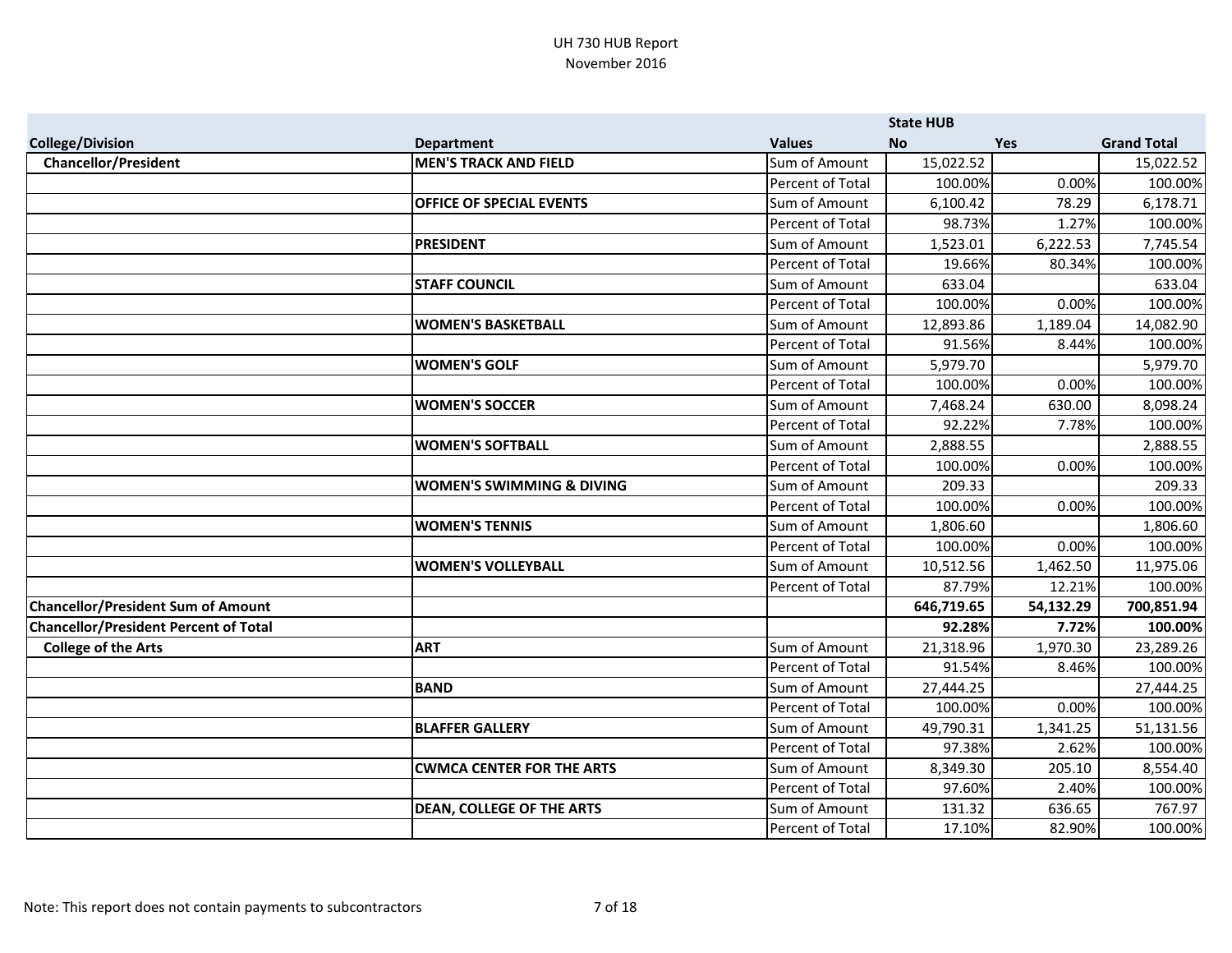|                                             |                                           |                         | <b>State HUB</b> |            |                    |
|---------------------------------------------|-------------------------------------------|-------------------------|------------------|------------|--------------------|
| <b>College/Division</b>                     | <b>Department</b>                         | <b>Values</b>           | <b>No</b>        | <b>Yes</b> | <b>Grand Total</b> |
| <b>College of the Arts</b>                  | <b>MUSIC</b>                              | Sum of Amount           | 56,685.50        | 2,418.71   | 59,104.21          |
|                                             |                                           | Percent of Total        | 95.91%           | 4.09%      | 100.00%            |
|                                             | <b>THEATER</b>                            | Sum of Amount           | 26,374.32        | 1,512.31   | 27,886.63          |
|                                             |                                           | Percent of Total        | 94.58%           | 5.42%      | 100.00%            |
| <b>College of the Arts Sum of Amount</b>    |                                           |                         | 190,093.96       | 8,084.32   | 198,178.28         |
| <b>College of the Arts Percent of Total</b> |                                           |                         | 95.92%           | 4.08%      | 100.00%            |
| <b>Education</b>                            | <b>ASIAN AMERICAN STUDIES</b>             | Sum of Amount           | 594.13           | 196.13     | 790.26             |
|                                             |                                           | Percent of Total        | 75.18%           | 24.82%     | 100.00%            |
|                                             | <b>CENTER FOR INFO TECH IN EDUCATION</b>  | Sum of Amount           | 5,315.83         |            | 5,315.83           |
|                                             |                                           | <b>Percent of Total</b> | 100.00%          | 0.00%      | 100.00%            |
|                                             | <b>CHARTER SCHOOL</b>                     | Sum of Amount           | 7,160.79         | 162.50     | 7,323.29           |
|                                             |                                           | Percent of Total        | 97.78%           | 2.22%      | 100.00%            |
|                                             | <b>CONSISTENCY MGMT &amp; COOP DISCIP</b> | Sum of Amount           | 1,319.19         |            | 1,319.19           |
|                                             |                                           | Percent of Total        | 100.00%          | 0.00%      | 100.00%            |
|                                             | <b>CURRICULUM AND INSTRUCTION</b>         | Sum of Amount           | 5,926.26         | 1,910.96   | 7,837.22           |
|                                             |                                           | Percent of Total        | 75.62%           | 24.38%     | 100.00%            |
|                                             | <b>DEAN, EDUCATION</b>                    | Sum of Amount           | 20,695.74        | 1,229.27   | 21,925.01          |
|                                             |                                           | Percent of Total        | 94.39%           | 5.61%      | 100.00%            |
|                                             | <b>ED LEADERSHIP &amp; POLICY STUDIES</b> | Sum of Amount           | 1,233.53         | 1,306.21   | 2,539.74           |
|                                             |                                           | Percent of Total        | 48.57%           | 51.43%     | 100.00%            |
|                                             | PSYCH, HEALTH & LEARNING SCIENCE          | Sum of Amount           | 11,089.61        | 5,995.95   | 17,085.56          |
|                                             |                                           | Percent of Total        | 64.91%           | 35.09%     | 100.00%            |
| <b>Education Sum of Amount</b>              |                                           |                         | 53,335.08        | 10,801.02  | 64,136.10          |
| <b>Education Percent of Total</b>           |                                           |                         | 83.16%           | 16.84%     | 100.00%            |
| <b>Engineering</b>                          | <b>BIOMEDICAL ENGINEERING</b>             | Sum of Amount           | 404,855.59       | 2,694.51   | 407,550.10         |
|                                             |                                           | Percent of Total        | 99.34%           | 0.66%      | 100.00%            |
|                                             | <b>CHEMICAL ENGINEERING</b>               | Sum of Amount           | 670,884.63       | 12,500.97  | 683,385.60         |
|                                             |                                           | Percent of Total        | 98.17%           | 1.83%      | 100.00%            |
|                                             | <b>CIVIL ENGINEERING</b>                  | Sum of Amount           | 238,461.48       | 2,520.96   | 240,982.44         |
|                                             |                                           | Percent of Total        | 98.95%           | 1.05%      | 100.00%            |
|                                             | <b>COMPOSITE ENGR APPLICATIONS CT</b>     | Sum of Amount           | 340.09           |            | 340.09             |
|                                             |                                           | Percent of Total        | 100.00%          | 0.00%      | 100.00%            |
|                                             | <b>DEAN, ENGINEERING</b>                  | Sum of Amount           | 28,134.45        | 22,476.64  | 50,611.09          |
|                                             |                                           | Percent of Total        | 55.59%           | 44.41%     | 100.00%            |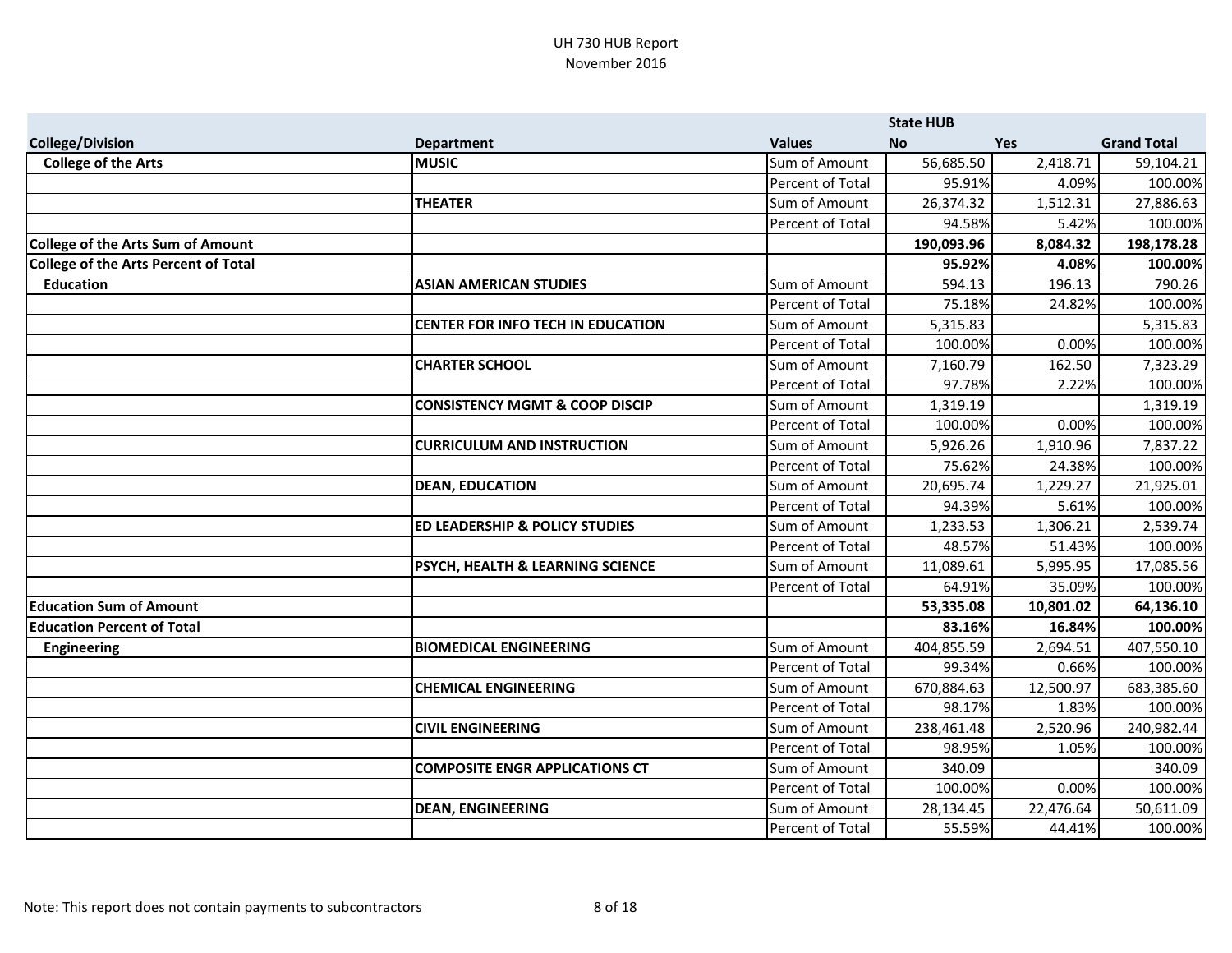|                                                         |                                           |                         | <b>State HUB</b> |            |                    |
|---------------------------------------------------------|-------------------------------------------|-------------------------|------------------|------------|--------------------|
| <b>College/Division</b>                                 | <b>Department</b>                         | <b>Values</b>           | <b>No</b>        | <b>Yes</b> | <b>Grand Total</b> |
| Engineering                                             | <b>ELECTRICAL ENGINEERING</b>             | Sum of Amount           | 137,809.28       | 2,146.70   | 139,955.98         |
|                                                         |                                           | Percent of Total        | 98.47%           | 1.53%      | 100.00%            |
|                                                         | <b>ENGINEERING SERVICES</b>               | Sum of Amount           | 3,755.23         | 27.42      | 3,782.65           |
|                                                         |                                           | <b>Percent of Total</b> | 99.28%           | 0.72%      | 100.00%            |
|                                                         | <b>INDUSTRIAL ENGINEERING</b>             | Sum of Amount           | 1,110.84         |            | 1,110.84           |
|                                                         |                                           | Percent of Total        | 100.00%          | 0.00%      | 100.00%            |
|                                                         | <b>INTEGRATED BIO &amp; NANO SYSTEM</b>   | Sum of Amount           | 6,226.94         | 190.11     | 6,417.05           |
|                                                         |                                           | Percent of Total        | 97.04%           | 2.96%      | 100.00%            |
|                                                         | <b>MECHANICAL ENGINEERING</b>             | Sum of Amount           | 34,749.91        | 1,093.62   | 35,843.53          |
|                                                         |                                           | <b>Percent of Total</b> | 96.95%           | 3.05%      | 100.00%            |
|                                                         | NATL CTR FOR AIRBORNE LASER MAPPING       | Sum of Amount           | 3,241.46         |            | 3,241.46           |
|                                                         |                                           | Percent of Total        | 100.00%          | 0.00%      | 100.00%            |
|                                                         | <b>PETROLEUM ENGINEERING</b>              | Sum of Amount           | 21,651.43        | 11,086.01  | 32,737.44          |
|                                                         |                                           | Percent of Total        | 66.14%           | 33.86%     | 100.00%            |
| <b>Engineering Sum of Amount</b>                        |                                           |                         | 1,551,221.33     | 54,736.94  | 1,605,958.27       |
| <b>Engineering Percent of Total</b>                     |                                           |                         | 96.59%           | 3.41%      | 100.00%            |
| <b>Graduate College of Social Work</b>                  | <b>ADMISSIONS-GCSW</b>                    | Sum of Amount           | 998.00           |            | 998.00             |
|                                                         |                                           | Percent of Total        | 100.00%          | 0.00%      | 100.00%            |
|                                                         | <b>CHILD &amp; FAMILY CENTER</b>          | Sum of Amount           | 2,000.00         | 370.45     | 2,370.45           |
|                                                         |                                           | Percent of Total        | 84.37%           | 15.63%     | 100.00%            |
|                                                         | <b>CTR DRUG &amp; SOCIAL POLICY RESRC</b> | Sum of Amount           | 5,000.00         |            | 5,000.00           |
|                                                         |                                           | Percent of Total        | 100.00%          | 0.00%      | 100.00%            |
|                                                         | <b>DEAN, SOCIAL WORK</b>                  | Sum of Amount           | 4,112.75         |            | 4,112.75           |
|                                                         |                                           | Percent of Total        | 100.00%          | 0.00%      | 100.00%            |
|                                                         | <b>GCSW INFORMATION TECHNOLOGY</b>        | Sum of Amount           | 903.24           |            | 903.24             |
|                                                         |                                           | Percent of Total        | 100.00%          | 0.00%      | 100.00%            |
|                                                         | <b>GCSW STUDENT SERVICES</b>              | Sum of Amount           | 365.00           |            | 365.00             |
|                                                         |                                           | Percent of Total        | 100.00%          | 0.00%      | 100.00%            |
| <b>Graduate College of Social Work Sum of Amount</b>    |                                           |                         | 13,378.99        | 370.45     | 13,749.44          |
| <b>Graduate College of Social Work Percent of Total</b> |                                           |                         | 97.31%           | 2.69%      | 100.00%            |
| <b>Honors College</b>                                   | <b>DEAN, HONORS COLLEGE</b>               | Sum of Amount           | 19,934.55        | 1,081.09   | 21,015.64          |
|                                                         |                                           | Percent of Total        | 94.86%           | 5.14%      | 100.00%            |
|                                                         | <b>FORENSICS PROGRAM</b>                  | Sum of Amount           |                  | 42.55      | 42.55              |
|                                                         |                                           | Percent of Total        | 0.00%            | 100.00%    | 100.00%            |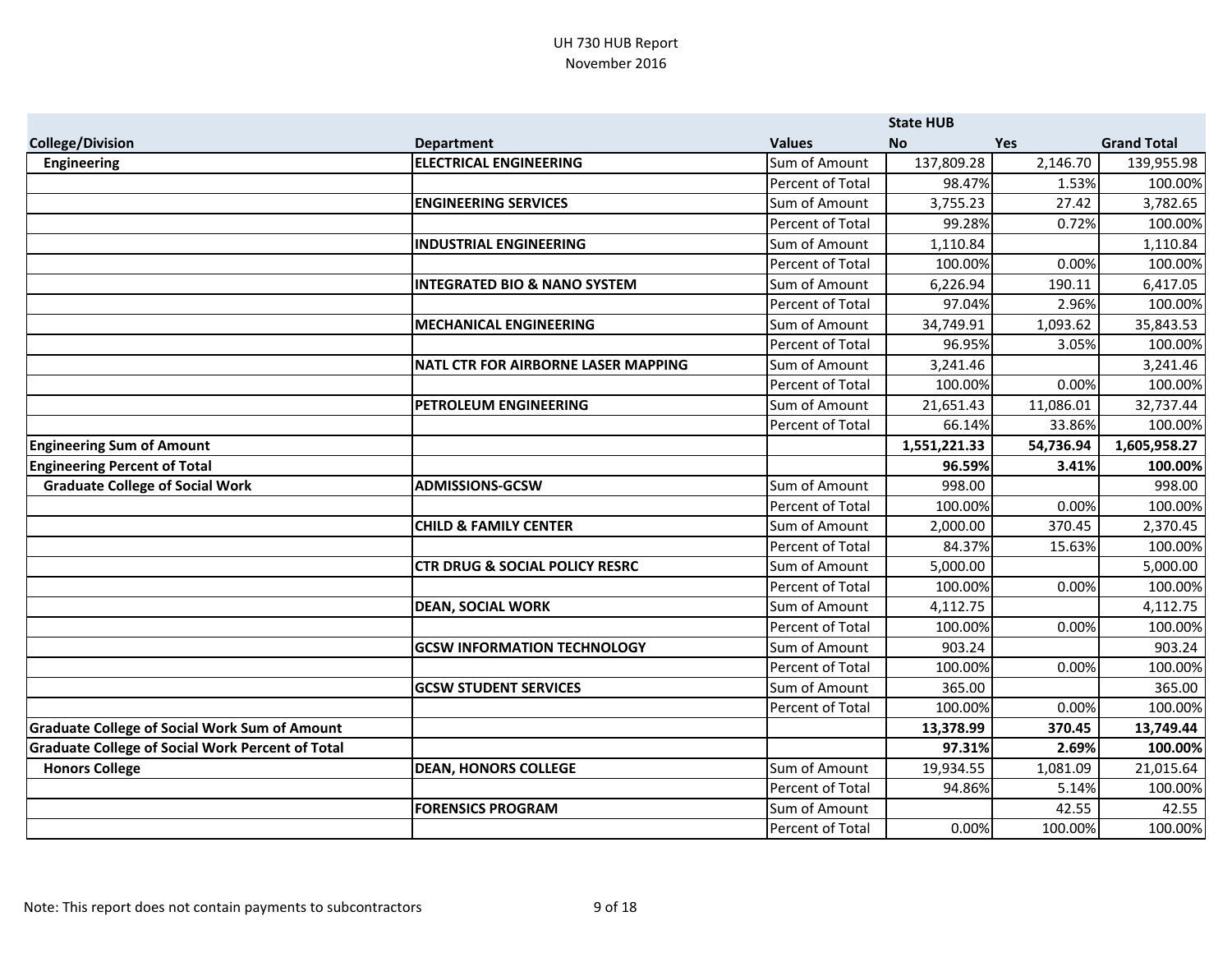|                                                  | <b>State HUB</b>                          |                  |            |            |                    |
|--------------------------------------------------|-------------------------------------------|------------------|------------|------------|--------------------|
| <b>College/Division</b>                          | <b>Department</b>                         | <b>Values</b>    | <b>No</b>  | <b>Yes</b> | <b>Grand Total</b> |
| Honors College Sum of Amount                     |                                           |                  | 19,934.55  | 1,123.64   | 21,058.19          |
| Honors College Percent of Total                  |                                           |                  | 94.66%     | 5.34%      | 100.00%            |
| <b>Hotel and Restaurant Management</b>           | <b>DEAN, HOTEL &amp; RESTAURANT MANAG</b> | Sum of Amount    | 4,254.82   | 1,325.52   | 5,580.34           |
|                                                  |                                           | Percent of Total | 76.25%     | 23.75%     | 100.00%            |
|                                                  | HOTEL AND RESTAURANT MANAGEMENT           | Sum of Amount    | 319,446.32 | 12,041.10  | 331,487.42         |
|                                                  |                                           | Percent of Total | 96.37%     | 3.63%      | 100.00%            |
| Hotel and Restaurant Management Sum of Amount    |                                           |                  | 323,701.14 | 13,366.62  | 337,067.76         |
| Hotel and Restaurant Management Percent of Total |                                           |                  | 96.03%     | 3.97%      | 100.00%            |
| <b>Law Center</b>                                | <b>ALUMNI RELATIONS, LAW</b>              | Sum of Amount    | 409.94     | 533.02     | 942.96             |
|                                                  |                                           | Percent of Total | 43.47%     | 56.53%     | 100.00%            |
|                                                  | <b>BLAKELEY INSTITUTE</b>                 | Sum of Amount    | 1,457.58   | 288.07     | 1,745.65           |
|                                                  |                                           | Percent of Total | 83.50%     | 16.50%     | 100.00%            |
|                                                  | <b>BUSINESS SERVICES, LAW</b>             | Sum of Amount    | 1,418.93   | 3,548.52   | 4,967.45           |
|                                                  |                                           | Percent of Total | 28.56%     | 71.44%     | 100.00%            |
|                                                  | <b>CAREER SERVICES, LAW</b>               | Sum of Amount    | 1,723.70   | 370.37     | 2,094.07           |
|                                                  |                                           | Percent of Total | 82.31%     | 17.69%     | 100.00%            |
|                                                  | <b>CENTER PROGRAMS, LAW</b>               | Sum of Amount    | 27.59      |            | 27.59              |
|                                                  |                                           | Percent of Total | 100.00%    | 0.00%      | 100.00%            |
|                                                  | <b>CHAIRS AND PROFESSORSHIPS, LAW</b>     | Sum of Amount    |            | 13.98      | 13.98              |
|                                                  |                                           | Percent of Total | 0.00%      | 100.00%    | 100.00%            |
|                                                  | <b>DEAN, LAW</b>                          | Sum of Amount    | 306.48     | 7,302.66   | 7,609.14           |
|                                                  |                                           | Percent of Total | 4.03%      | 95.97%     | 100.00%            |
|                                                  | <b>FACILITIES, LAW</b>                    | Sum of Amount    | 1,715.25   | 1,409.65   | 3,124.90           |
|                                                  |                                           | Percent of Total | 54.89%     | 45.11%     | 100.00%            |
|                                                  | <b>FACULTY SUPPORT LAW</b>                | Sum of Amount    | 6,203.91   | 3,661.13   | 9,865.04           |
|                                                  |                                           | Percent of Total | 62.89%     | 37.11%     | 100.00%            |
|                                                  | <b>HEALTH LAW &amp; POLICY INSTITUTE</b>  | Sum of Amount    | 122.53     | 223.34     | 345.87             |
|                                                  |                                           | Percent of Total | 35.43%     | 64.57%     | 100.00%            |
|                                                  | <b>INNOCENCE PROGRAM</b>                  | Sum of Amount    | 8.91       | 64.36      | 73.27              |
|                                                  |                                           | Percent of Total | 12.16%     | 87.84%     | 100.00%            |
|                                                  | <b>INTELLECTUAL PROP &amp; INFO LAW</b>   | Sum of Amount    |            | 934.48     | 934.48             |
|                                                  |                                           | Percent of Total | 0.00%      | 100.00%    | 100.00%            |
|                                                  | <b>LAW</b>                                | Sum of Amount    | 2,970.09   | 467.53     | 3,437.62           |
|                                                  |                                           | Percent of Total | 86.40%     | 13.60%     | 100.00%            |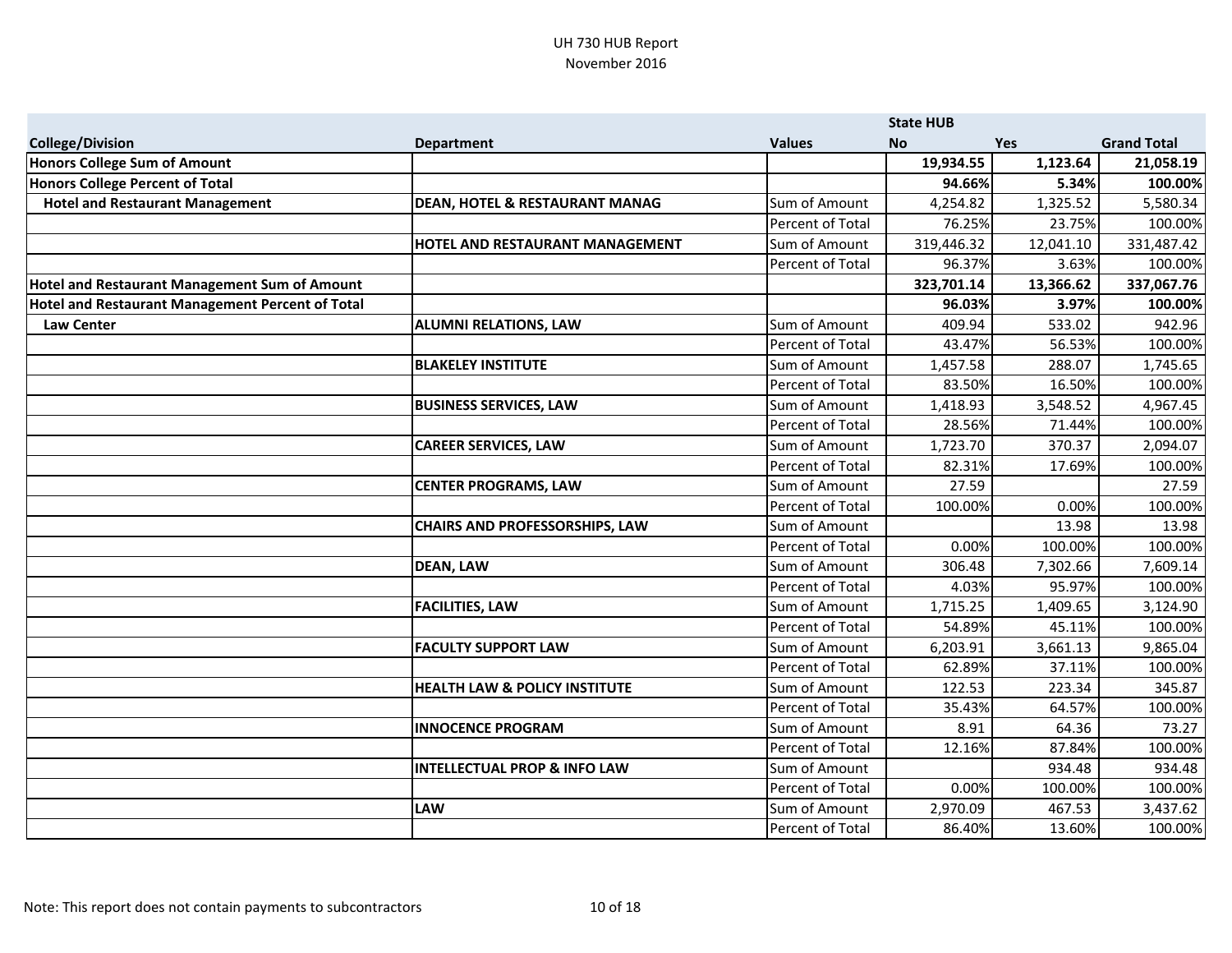|                                         |                                         |                         | <b>State HUB</b> |           |                    |
|-----------------------------------------|-----------------------------------------|-------------------------|------------------|-----------|--------------------|
| <b>College/Division</b>                 | <b>Department</b>                       | <b>Values</b>           | <b>No</b>        | Yes       | <b>Grand Total</b> |
| <b>Law Center</b>                       | <b>LAW FOUNDATION</b>                   | Sum of Amount           | 207.80           |           | 207.80             |
|                                         |                                         | Percent of Total        | 100.00%          | 0.00%     | 100.00%            |
|                                         | <b>LAW INFORMATION TECHNOLOGY</b>       | Sum of Amount           | 4,979.40         | 1,014.67  | 5,994.07           |
|                                         |                                         | Percent of Total        | 83.07%           | 16.93%    | 100.00%            |
|                                         | <b>LAW LIBRARY</b>                      | Sum of Amount           | 1,861.32         | 191.62    | 2,052.94           |
|                                         |                                         | Percent of Total        | 90.67%           | 9.33%     | 100.00%            |
|                                         | <b>LEGAL AID CLINIC, LAW</b>            | Sum of Amount           | 345.82           |           | 345.82             |
|                                         |                                         | Percent of Total        | 100.00%          | 0.00%     | 100.00%            |
|                                         | LEGAL RESEARCH & WRITING, LAW           | Sum of Amount           | 615.54           | 1,228.19  | 1,843.73           |
|                                         |                                         | Percent of Total        | 33.39%           | 66.61%    | 100.00%            |
|                                         | <b>PUBLIC RELS &amp; MARKETING, LAW</b> | Sum of Amount           | 15,236.74        |           | 15,236.74          |
|                                         |                                         | Percent of Total        | 100.00%          | 0.00%     | 100.00%            |
|                                         | <b>STUDENT ORGANIZATION, LAW</b>        | Sum of Amount           | 2,525.10         |           | 2,525.10           |
|                                         |                                         | Percent of Total        | 100.00%          | 0.00%     | 100.00%            |
|                                         | <b>STUDENT SERVICES, LAW</b>            | Sum of Amount           | 5,624.96         | 315.57    | 5,940.53           |
|                                         |                                         | Percent of Total        | 94.69%           | 5.31%     | 100.00%            |
| <b>Law Center Sum of Amount</b>         |                                         |                         | 47,761.59        | 21,567.16 | 69,328.75          |
| <b>Law Center Percent of Total</b>      |                                         |                         | 68.89%           | 31.11%    | 100.00%            |
| <b>Liberal Arts and Social Sciences</b> | <b>AEROSPACE STUDIES</b>                | Sum of Amount           | 696.05           | 521.16    | 1,217.21           |
|                                         |                                         | Percent of Total        | 57.18%           | 42.82%    | 100.00%            |
|                                         | <b>AFRICAN-AMERICAN STUDIES</b>         | Sum of Amount           | 2,098.75         | 5,165.31  | 7,264.06           |
|                                         |                                         | <b>Percent of Total</b> | 28.89%           | 71.11%    | 100.00%            |
|                                         | <b>ARTE PUBLICO</b>                     | Sum of Amount           | 35,392.82        |           | 35,392.82          |
|                                         |                                         | Percent of Total        | 100.00%          | 0.00%     | 100.00%            |
|                                         | <b>CENTER FOR PUBLIC HISTORY</b>        | Sum of Amount           | 1,520.96         | 461.59    | 1,982.55           |
|                                         |                                         | Percent of Total        | 76.72%           | 23.28%    | 100.00%            |
|                                         | <b>COMMUNICATION</b>                    | Sum of Amount           | 29,987.10        | 2,751.32  | 32,738.42          |
|                                         |                                         | <b>Percent of Total</b> | 91.60%           | 8.40%     | 100.00%            |
|                                         | <b>COMMUNICATIONS DISORDERS</b>         | Sum of Amount           | 18,865.97        | 1,409.76  | 20,275.73          |
|                                         |                                         | Percent of Total        | 93.05%           | 6.95%     | 100.00%            |
|                                         | <b>COMPARATIVE CULTURAL STUDIES</b>     | Sum of Amount           | 358.64           |           | 358.64             |
|                                         |                                         | Percent of Total        | 100.00%          | 0.00%     | 100.00%            |
|                                         | <b>DEAN, LIBERAL ARTS &amp; SOC SCI</b> | Sum of Amount           | 14,511.84        | 1,842.64  | 16,354.48          |
|                                         |                                         | <b>Percent of Total</b> | 88.73%           | 11.27%    | 100.00%            |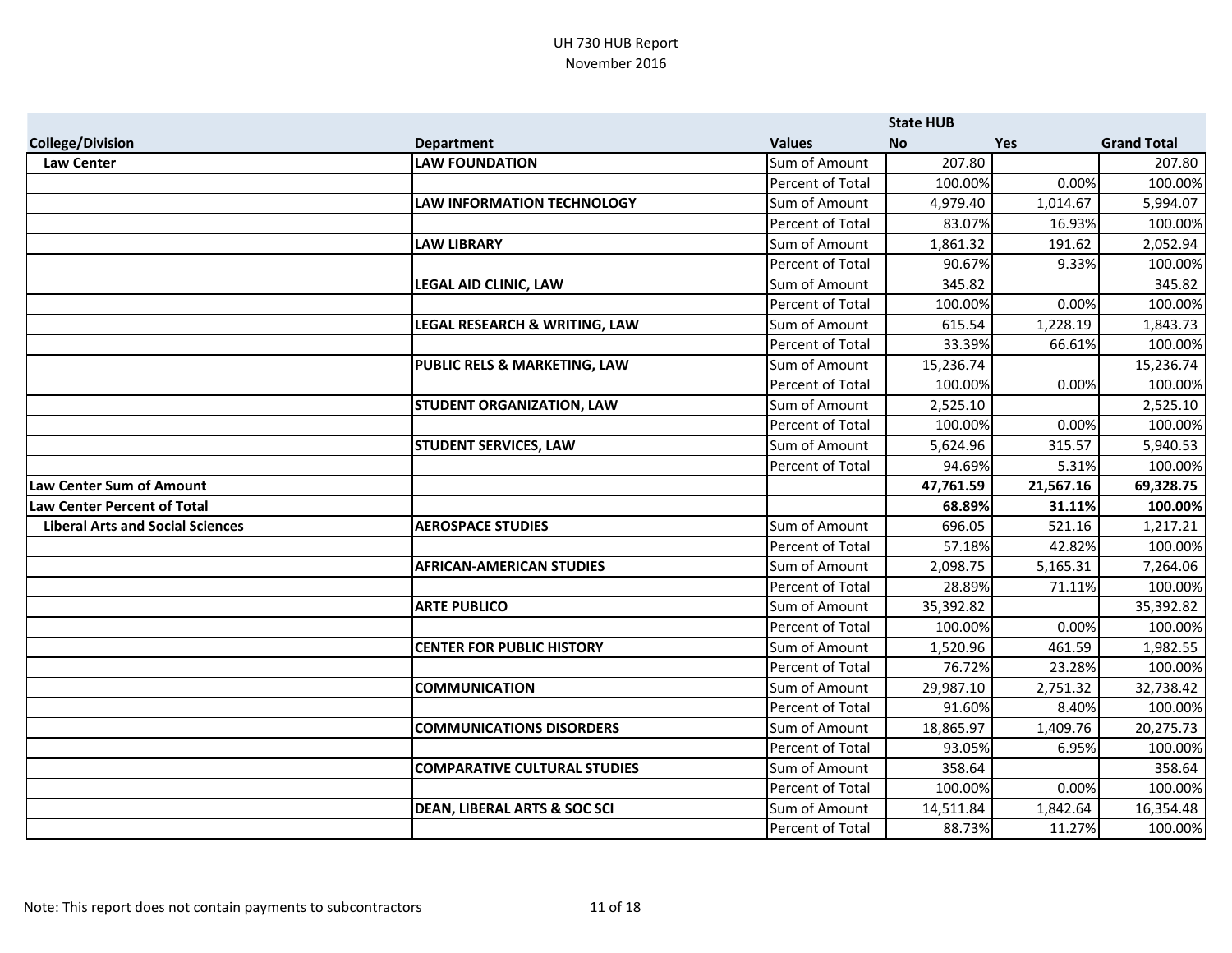|                                                          |                                       |                         | <b>State HUB</b> |            |                    |
|----------------------------------------------------------|---------------------------------------|-------------------------|------------------|------------|--------------------|
| <b>College/Division</b>                                  | <b>Department</b>                     | <b>Values</b>           | <b>No</b>        | <b>Yes</b> | <b>Grand Total</b> |
| <b>Liberal Arts and Social Sciences</b>                  | <b>ECONOMICS</b>                      | Sum of Amount           | 123.13           | 18,787.16  | 18,910.29          |
|                                                          |                                       | Percent of Total        | 0.65%            | 99.35%     | 100.00%            |
|                                                          | <b>ENGLISH</b>                        | Sum of Amount           | 13,907.66        | 2,636.54   | 16,544.20          |
|                                                          |                                       | Percent of Total        | 84.06%           | 15.94%     | 100.00%            |
|                                                          | <b>HEALTH AND HUMAN PERFORMANCE</b>   | Sum of Amount           | 50,083.57        | 2,938.54   | 53,022.11          |
|                                                          |                                       | Percent of Total        | 94.46%           | 5.54%      | 100.00%            |
|                                                          | <b>HISPANIC STUDIES</b>               | Sum of Amount           | 4,589.65         | 953.74     | 5,543.39           |
|                                                          |                                       | Percent of Total        | 82.80%           | 17.20%     | 100.00%            |
|                                                          | <b>HISTORY</b>                        | Sum of Amount           | 948.16           | 188.71     | 1,136.87           |
|                                                          |                                       | Percent of Total        | 83.40%           | 16.60%     | 100.00%            |
|                                                          | <b>HOBBY CENTER FOR PUBLIC POLICY</b> | Sum of Amount           | 9,849.28         | 44,545.60  | 54,394.88          |
|                                                          |                                       | Percent of Total        | 18.11%           | 81.89%     | 100.00%            |
|                                                          | <b>MEXICAN-AMERICAN STUDIES</b>       | Sum of Amount           | 7,206.55         | 582.85     | 7,789.40           |
|                                                          |                                       | <b>Percent of Total</b> | 92.52%           | 7.48%      | 100.00%            |
|                                                          | <b>MILITARY SCIENCE</b>               | Sum of Amount           | 1,004.36         | 245.04     | 1,249.40           |
|                                                          |                                       | Percent of Total        | 80.39%           | 19.61%     | 100.00%            |
|                                                          | <b>MODERN AND CLASSICAL LANGUAGES</b> | Sum of Amount           | 2,955.77         | 130.00     | 3,085.77           |
|                                                          |                                       | Percent of Total        | 95.79%           | 4.21%      | 100.00%            |
|                                                          | <b>PHILOSOPHY</b>                     | Sum of Amount           | 475.87           | 86.99      | 562.86             |
|                                                          |                                       | Percent of Total        | 84.55%           | 15.45%     | 100.00%            |
|                                                          | <b>POLITICAL SCIENCE</b>              | Sum of Amount           | 2,495.49         | 5,146.80   | 7,642.29           |
|                                                          |                                       | <b>Percent of Total</b> | 32.65%           | 67.35%     | 100.00%            |
|                                                          | <b>PSYCHOLOGY</b>                     | Sum of Amount           | 235,630.81       | 979.06     | 236,609.87         |
|                                                          |                                       | Percent of Total        | 99.59%           | 0.41%      | 100.00%            |
|                                                          | PUBLIC ADMINISTRATION PROGRAM         | Sum of Amount           | 15,000.00        |            | 15,000.00          |
|                                                          |                                       | Percent of Total        | 100.00%          | 0.00%      | 100.00%            |
|                                                          | <b>SOCIOLOGY</b>                      | Sum of Amount           | 1,692.40         | 5,484.70   | 7,177.10           |
|                                                          |                                       | Percent of Total        | 23.58%           | 76.42%     | 100.00%            |
|                                                          | <b>WOMEN'S STUDIES PROGRAM</b>        | Sum of Amount           | 3,743.56         | 721.90     | 4,465.46           |
|                                                          |                                       | Percent of Total        | 83.83%           | 16.17%     | 100.00%            |
| <b>Liberal Arts and Social Sciences Sum of Amount</b>    |                                       |                         | 453,138.39       | 95,579.41  | 548,717.80         |
| <b>Liberal Arts and Social Sciences Percent of Total</b> |                                       |                         | 82.58%           | 17.42%     | 100.00%            |
| Library                                                  | <b>UNIVERSITY LIBRARIES</b>           | Sum of Amount           | 2,433,307.53     | 51,987.12  | 2,485,294.65       |
|                                                          |                                       | Percent of Total        | 97.91%           | 2.09%      | 100.00%            |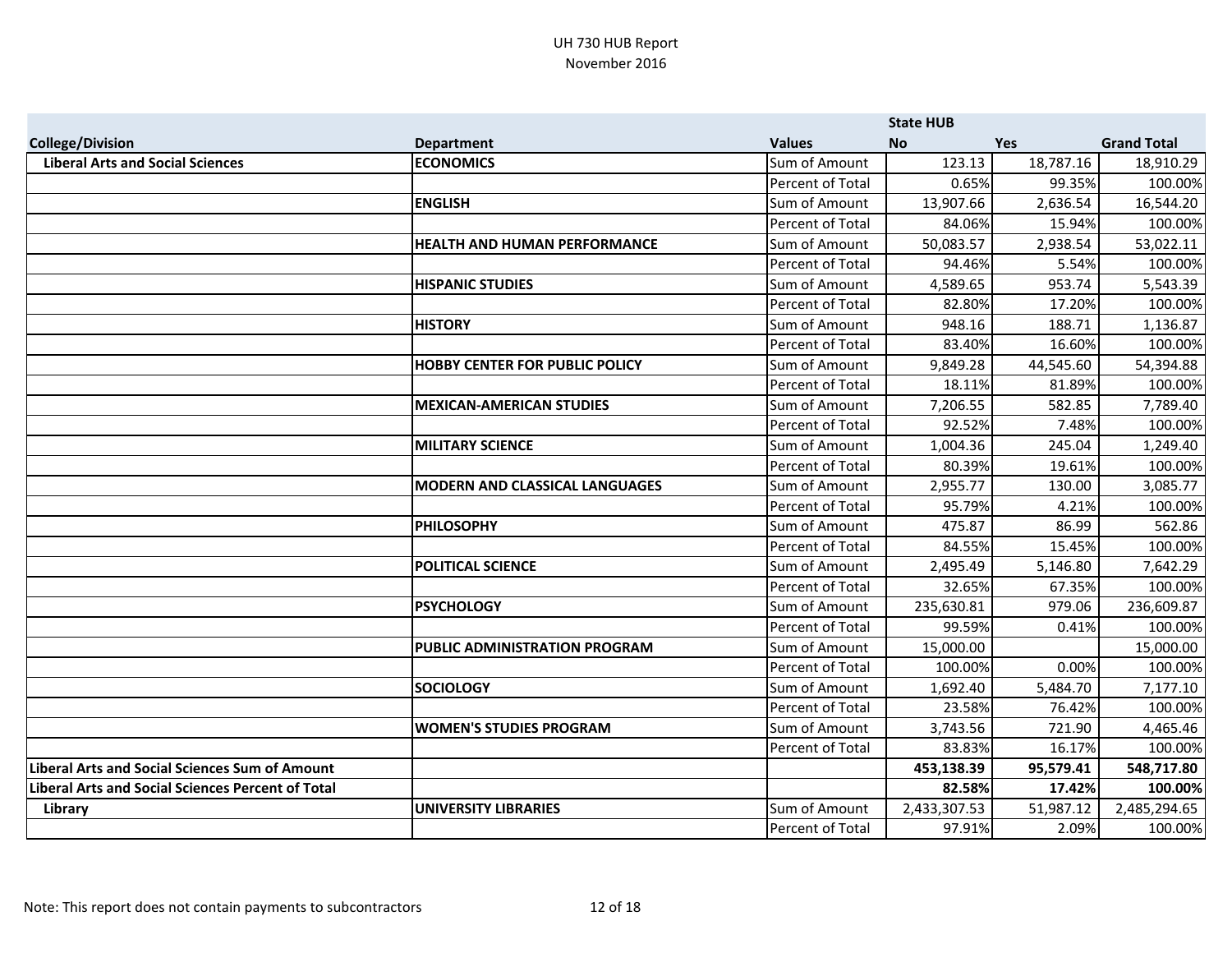|                                                  |                                                       |                  | <b>State HUB</b> |            |                    |
|--------------------------------------------------|-------------------------------------------------------|------------------|------------------|------------|--------------------|
| <b>College/Division</b>                          | <b>Department</b>                                     | <b>Values</b>    | <b>No</b>        | <b>Yes</b> | <b>Grand Total</b> |
| <b>Library Sum of Amount</b>                     |                                                       |                  | 2,433,307.53     | 51,987.12  | 2,485,294.65       |
| <b>Library Percent of Total</b>                  |                                                       |                  | 97.91%           | 2.09%      | 100.00%            |
| <b>Natural Science and Mathematics</b>           | <b>BIOLOGY &amp; BIOCHEMISTRY</b>                     | Sum of Amount    | 156,754.50       | 4,989.42   | 161,743.92         |
|                                                  |                                                       | Percent of Total | 96.92%           | 3.08%      | 100.00%            |
|                                                  | <b>CHEMISTRY</b>                                      | Sum of Amount    | 153,682.19       | 1,562.00   | 155,244.19         |
|                                                  |                                                       | Percent of Total | 98.99%           | 1.01%      | 100.00%            |
|                                                  | <b>COMPUTER SCIENCE</b>                               | Sum of Amount    | 32,788.09        | 753.51     | 33,541.60          |
|                                                  |                                                       | Percent of Total | 97.75%           | 2.25%      | 100.00%            |
|                                                  | <b>CTR FOR NUCLEAR RECEPTORS &amp; CELL SIGNALING</b> | Sum of Amount    | 47,994.52        | 1,317.99   | 49,312.51          |
|                                                  |                                                       | Percent of Total | 97.33%           | 2.67%      | 100.00%            |
|                                                  | <b>DEAN, NATURAL SCIENCE &amp; MATHE</b>              | Sum of Amount    | 25,369.86        | 3,488.15   | 28,858.01          |
|                                                  |                                                       | Percent of Total | 87.91%           | 12.09%     | 100.00%            |
|                                                  | <b>EARTH AND ATMOSPHERIC SCIENCES</b>                 | Sum of Amount    | 89,369.55        | 2,918.23   | 92,287.78          |
|                                                  |                                                       | Percent of Total | 96.84%           | 3.16%      | 100.00%            |
|                                                  | <b>HOUSTON COASTAL CENTER</b>                         | Sum of Amount    | 145.93           |            | 145.93             |
|                                                  |                                                       | Percent of Total | 100.00%          | 0.00%      | 100.00%            |
|                                                  | INST FOR CLIMATE/ATMOSPHERIC SCIENCE (CAS)            | Sum of Amount    | 500.00           |            | 500.00             |
|                                                  |                                                       | Percent of Total | 100.00%          | 0.00%      | 100.00%            |
|                                                  | <b>MATHEMATICS</b>                                    | Sum of Amount    | 40,409.07        | 4,271.26   | 44,680.33          |
|                                                  |                                                       | Percent of Total | 90.44%           | 9.56%      | 100.00%            |
|                                                  | <b>PHYSICS</b>                                        | Sum of Amount    | 37,738.84        | 1,664.57   | 39,403.41          |
|                                                  |                                                       | Percent of Total | 95.78%           | 4.22%      | 100.00%            |
| Natural Science and Mathematics Sum of Amount    |                                                       |                  | 584,752.55       | 20,965.13  | 605,717.68         |
| Natural Science and Mathematics Percent of Total |                                                       |                  | 96.54%           | 3.46%      | 100.00%            |
| <b>Optometry</b>                                 | <b>DEAN, OPTOMETRY</b>                                | Sum of Amount    | 13,296.11        | 17,620.96  | 30,917.07          |
|                                                  |                                                       | Percent of Total | 43.01%           | 56.99%     | 100.00%            |
|                                                  | <b>OPT VISION SCIENCES</b>                            | Sum of Amount    | 55,060.89        | 181.86     | 55,242.75          |
|                                                  |                                                       | Percent of Total | 99.67%           | 0.33%      | 100.00%            |
|                                                  | <b>OPTOMETRY CLINIC</b>                               | Sum of Amount    | 309,283.35       | 19,901.76  | 329,185.11         |
|                                                  |                                                       | Percent of Total | 93.95%           | 6.05%      | 100.00%            |
| <b>Optometry Sum of Amount</b>                   |                                                       |                  | 377,640.35       | 37,704.58  | 415,344.93         |
| <b>Optometry Percent of Total</b>                |                                                       |                  | 90.92%           | 9.08%      | 100.00%            |
| Pharmacy                                         | <b>DEAN, PHARMACY</b>                                 | Sum of Amount    | 38,842.11        | 3,567.01   | 42,409.12          |
|                                                  |                                                       | Percent of Total | 91.59%           | 8.41%      | 100.00%            |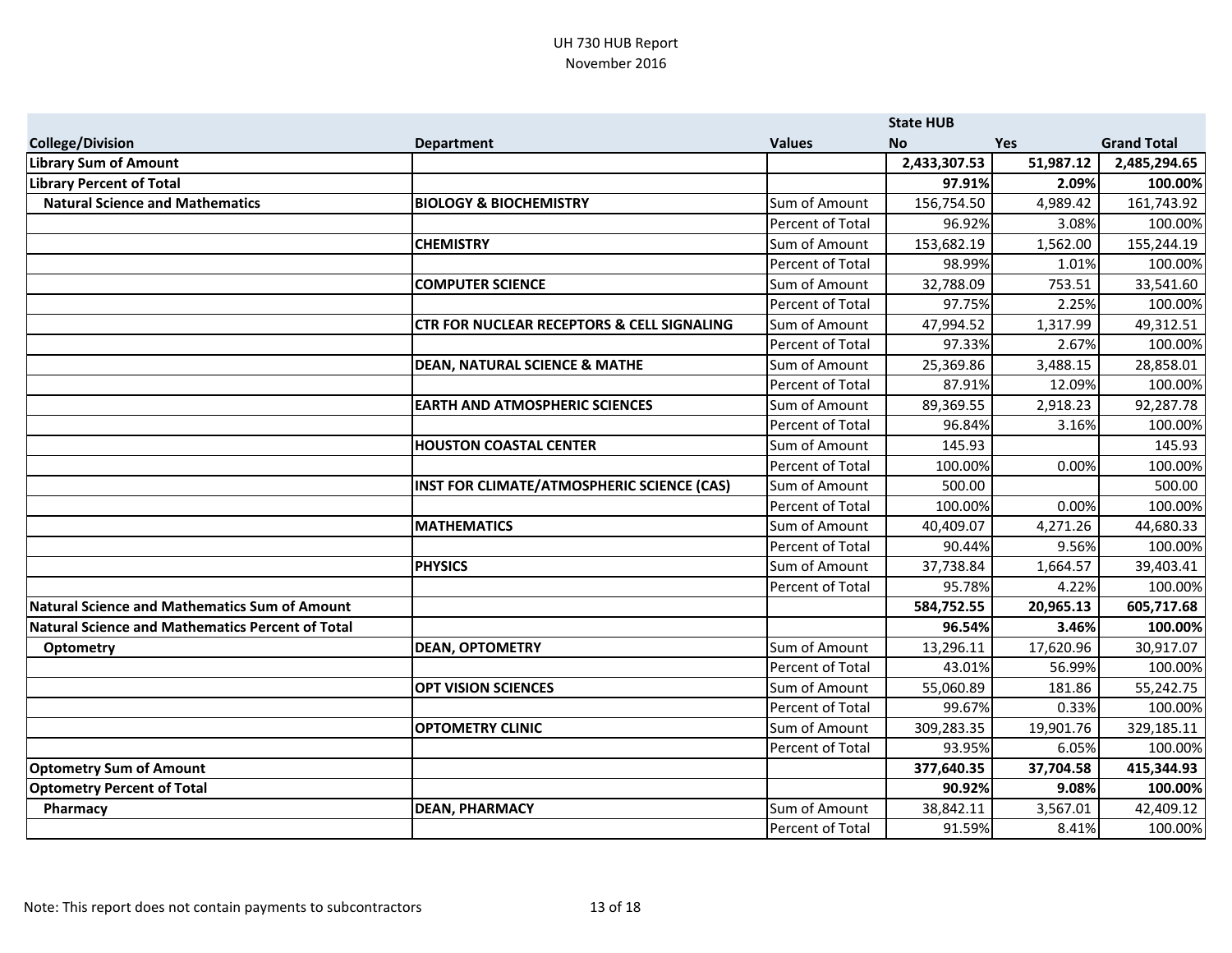|                                  |                                                     |                  | <b>State HUB</b> |            |                    |
|----------------------------------|-----------------------------------------------------|------------------|------------------|------------|--------------------|
| <b>College/Division</b>          | <b>Department</b>                                   | <b>Values</b>    | <b>No</b>        | <b>Yes</b> | <b>Grand Total</b> |
| Pharmacy                         | <b>EXPERIENTIAL PROGRAMS</b>                        | Sum of Amount    | 5,400.00         | 4,280.93   | 9,680.93           |
|                                  |                                                     | Percent of Total | 55.78%           | 44.22%     | 100.00%            |
|                                  | PHARM PRACTICE & TRANS RESEARCH                     | Sum of Amount    | 49,645.42        | 4,120.68   | 53,766.10          |
|                                  |                                                     | Percent of Total | 92.34%           | 7.66%      | 100.00%            |
|                                  | PHARMACOLOGICAL & PHARMACEUTIC                      | Sum of Amount    | 264,519.19       | 8,252.67   | 272,771.86         |
|                                  |                                                     | Percent of Total | 96.97%           | 3.03%      | 100.00%            |
|                                  | <b>STUDENT SERVICES PHARMACY</b>                    | Sum of Amount    | 3,066.38         | 2,396.89   | 5,463.27           |
|                                  |                                                     | Percent of Total | 56.13%           | 43.87%     | 100.00%            |
| <b>Pharmacy Sum of Amount</b>    |                                                     |                  | 361,473.10       | 22,618.18  | 384,091.28         |
| <b>Pharmacy Percent of Total</b> |                                                     |                  | 94.11%           | 5.89%      | 100.00%            |
| Research                         | ADVANCED MANUFACTURING INSTITUTE (AMI)              | Sum of Amount    | 12,305.40        |            | 12,305.40          |
|                                  |                                                     | Percent of Total | 100.00%          | 0.00%      | 100.00%            |
|                                  | <b>ANIMAL CARE OPERATIONS</b>                       | Sum of Amount    | 35,914.51        | 2,723.83   | 38,638.34          |
|                                  |                                                     | Percent of Total | 92.95%           | 7.05%      | 100.00%            |
|                                  | <b>BUSINESS OPERATIONS &amp; IT</b>                 | Sum of Amount    | 8,726.57         |            | 8,726.57           |
|                                  |                                                     | Percent of Total | 100.00%          | 0.00%      | 100.00%            |
|                                  | <b>CENTER FOR ADVANCED COMPUTING &amp; DATA SYS</b> | Sum of Amount    | 14,868.02        | 332.43     | 15,200.45          |
|                                  |                                                     | Percent of Total | 97.81%           | 2.19%      | 100.00%            |
|                                  | <b>CENTER FOR ADVANCED MATERIALS</b>                | Sum of Amount    | 3,174.62         | 123.41     | 3,298.03           |
|                                  |                                                     | Percent of Total | 96.26%           | 3.74%      | 100.00%            |
|                                  | <b>CENTER FOR INDUSTRIAL PARTNERS</b>               | Sum of Amount    | 9,208.90         | 173.89     | 9,382.79           |
|                                  |                                                     | Percent of Total | 98.15%           | 1.85%      | 100.00%            |
|                                  | <b>DOR COMMUNICATIONS</b>                           | Sum of Amount    | 120.02           |            | 120.02             |
|                                  |                                                     | Percent of Total | 100.00%          | 0.00%      | 100.00%            |
|                                  | <b>ENVIRONMENT HEALTH &amp; LIFE SAFETY</b>         | Sum of Amount    | 20,184.48        | 36.90      | 20,221.38          |
|                                  |                                                     | Percent of Total | 99.82%           | 0.18%      | 100.00%            |
|                                  | <b>GRANT DEVELOPMENT</b>                            | Sum of Amount    | 466.18           |            | 466.18             |
|                                  |                                                     | Percent of Total | 100.00%          | 0.00%      | 100.00%            |
|                                  | <b>GRANTS AND CONTRACTS</b>                         | Sum of Amount    | 1,867.27         | 852.40     | 2,719.67           |
|                                  |                                                     | Percent of Total | 68.66%           | 31.34%     | 100.00%            |
|                                  | OFFICE OF INTELLECTUAL PROPERTY MGMT                | Sum of Amount    | 358,001.12       | 933.14     | 358,934.26         |
|                                  |                                                     | Percent of Total | 99.74%           | 0.26%      | 100.00%            |
|                                  | <b>RESEARCH</b>                                     | Sum of Amount    | 132,695.56       | 1,801.32   | 134,496.88         |
|                                  |                                                     | Percent of Total | 98.66%           | 1.34%      | 100.00%            |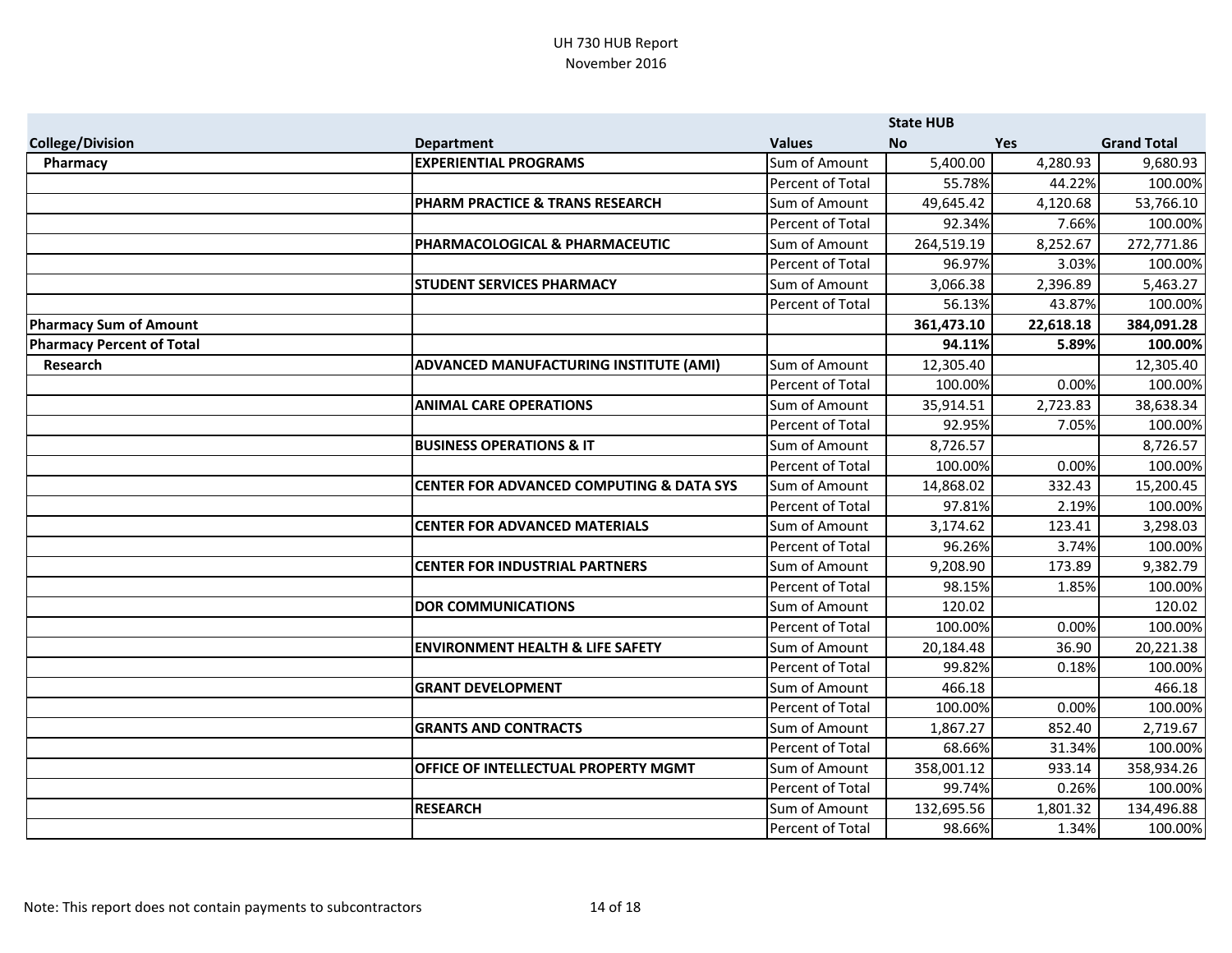|                                           |                                                  |                         | <b>State HUB</b> |            |                    |
|-------------------------------------------|--------------------------------------------------|-------------------------|------------------|------------|--------------------|
| <b>College/Division</b>                   | <b>Department</b>                                | <b>Values</b>           | <b>No</b>        | <b>Yes</b> | <b>Grand Total</b> |
| <b>Research</b>                           | <b>RESEARCH INVESTMENT FUND</b>                  | Sum of Amount           | 112,365.88       |            | 112,365.88         |
|                                           |                                                  | Percent of Total        | 100.00%          | 0.00%      | 100.00%            |
|                                           | RESEARCH POLICIES/COMPLIANCE/COMMITTEES          | Sum of Amount           | 974.65           |            | 974.65             |
|                                           |                                                  | Percent of Total        | 100.00%          | 0.00%      | 100.00%            |
|                                           | <b>TIMES</b>                                     | Sum of Amount           | 18,735.43        | 328.28     | 19,063.71          |
|                                           |                                                  | Percent of Total        | 98.28%           | 1.72%      | 100.00%            |
|                                           | TX CTR SUPERCONDUCTIVITY AT UH                   | Sum of Amount           | 76,491.90        | 186.19     | 76,678.09          |
|                                           |                                                  | Percent of Total        | 99.76%           | 0.24%      | 100.00%            |
|                                           | TX OBESITY RESEARCH CENTER                       | Sum of Amount           | 2,679.18         | 636.00     | 3,315.18           |
|                                           |                                                  | Percent of Total        | 80.82%           | 19.18%     | 100.00%            |
|                                           | UH SEQUENCING CORE FACILITY                      | Sum of Amount           | 5,744.03         |            | 5,744.03           |
|                                           |                                                  | Percent of Total        | 100.00%          | 0.00%      | 100.00%            |
| <b>Research Sum of Amount</b>             |                                                  |                         | 814,523.72       | 8,127.79   | 822,651.51         |
| <b>Research Percent of Total</b>          |                                                  |                         | 99.01%           | 0.99%      | 100.00%            |
| <b>School of Nursing</b>                  | <b>DEAN, SCHOOL OF NURSING</b>                   | Sum of Amount           | 4,504.97         | 9,290.30   | 13,795.27          |
|                                           |                                                  | Percent of Total        | 32.66%           | 67.34%     | 100.00%            |
| <b>School of Nursing Sum of Amount</b>    |                                                  |                         | 4,504.97         | 9,290.30   | 13,795.27          |
| <b>School of Nursing Percent of Total</b> |                                                  |                         | 32.66%           | 67.34%     | 100.00%            |
| <b>Student Affairs</b>                    | <b>ADMISSIONS</b>                                | Sum of Amount           | 39,540.65        | 38,402.61  | 77,943.26          |
|                                           |                                                  | <b>Percent of Total</b> | 50.73%           | 49.27%     | 100.00%            |
|                                           | <b>CAMPUS RECREATION</b>                         | Sum of Amount           | 30,897.21        |            | 30,897.21          |
|                                           |                                                  | <b>Percent of Total</b> | 100.00%          | 0.00%      | 100.00%            |
|                                           | <b>CAMPUS SOLUTIONS SERVICES</b>                 | Sum of Amount           | 4,511.84         | 24,587.02  | 29,098.86          |
|                                           |                                                  | Percent of Total        | 15.51%           | 84.49%     | 100.00%            |
|                                           | <b>CENTER FOR DIVERSITY &amp; INCLUSION</b>      | Sum of Amount           | 13,278.97        | 13.96      | 13,292.93          |
|                                           |                                                  | Percent of Total        | 99.89%           | 0.11%      | 100.00%            |
|                                           | <b>CENTER FOR FRATERNITY &amp; SORORITY LIFE</b> | Sum of Amount           | 297.18           | 78.76      | 375.94             |
|                                           |                                                  | <b>Percent of Total</b> | 79.05%           | 20.95%     | 100.00%            |
|                                           | <b>CENTER FOR STUDENT INVOLVEMENT</b>            | Sum of Amount           | 20,495.14        | 490.10     | 20,985.24          |
|                                           |                                                  | Percent of Total        | 97.66%           | 2.34%      | 100.00%            |
|                                           | <b>CENTER FOR STUDENT MEDIA</b>                  | Sum of Amount           | 21,121.39        | 317.79     | 21,439.18          |
|                                           |                                                  | <b>Percent of Total</b> | 98.52%           | 1.48%      | 100.00%            |
|                                           | <b>CENTER FOR STUDENTS W/DISABILITIES</b>        | Sum of Amount           | 89,033.56        | 712.05     | 89,745.61          |
|                                           |                                                  | <b>Percent of Total</b> | 99.21%           | 0.79%      | 100.00%            |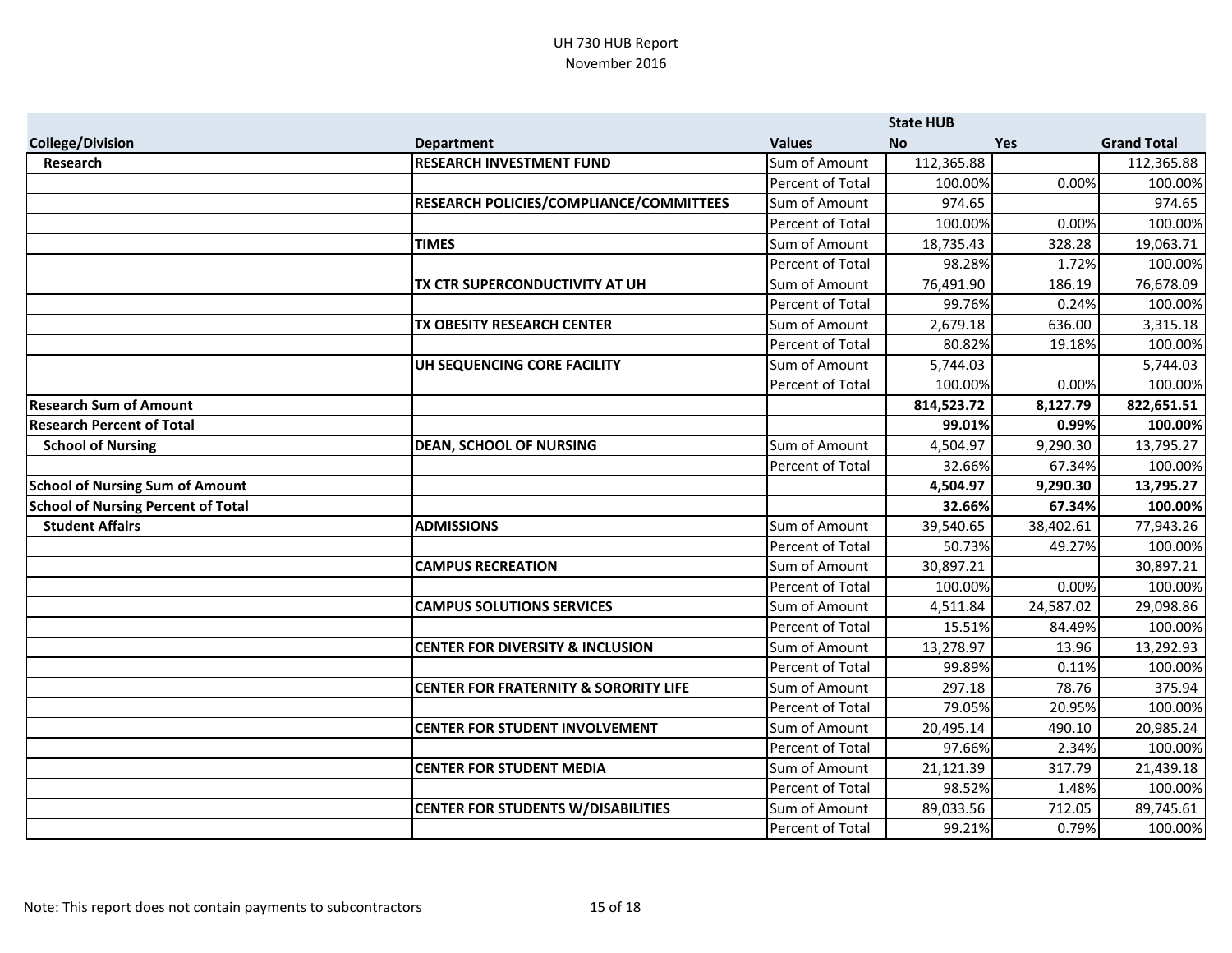|                         |                                          |                         | <b>State HUB</b> |            |                    |
|-------------------------|------------------------------------------|-------------------------|------------------|------------|--------------------|
| <b>College/Division</b> | <b>Department</b>                        | <b>Values</b>           | <b>No</b>        | <b>Yes</b> | <b>Grand Total</b> |
| <b>Student Affairs</b>  | <b>CHILDREN'S LEARNING CENTER</b>        | Sum of Amount           | 11,113.74        | 485.02     | 11,598.76          |
|                         |                                          | Percent of Total        | 95.82%           | 4.18%      | 100.00%            |
|                         | <b>COUNSELING AND PSYCH SVCS</b>         | Sum of Amount           | 1,380.94         | 454.69     | 1,835.63           |
|                         |                                          | Percent of Total        | 75.23%           | 24.77%     | 100.00%            |
|                         | <b>DEAN OF STUDENTS</b>                  | Sum of Amount           | 1,116.70         | 1,702.04   | 2,818.74           |
|                         |                                          | Percent of Total        | 39.62%           | 60.38%     | 100.00%            |
|                         | <b>ENROLLMENT MANAGEMENT SERVICES</b>    | Sum of Amount           | 25,330.30        | 3,006.40   | 28,336.70          |
|                         |                                          | Percent of Total        | 89.39%           | 10.61%     | 100.00%            |
|                         | <b>LGBTQ RESOURCE CENTER</b>             | Sum of Amount           |                  | 253.98     | 253.98             |
|                         |                                          | Percent of Total        | 0.00%            | 100.00%    | 100.00%            |
|                         | OFFICE OF THE UNIVERSITY REGISTRAR       | Sum of Amount           | 2,684.61         | 368.50     | 3,053.11           |
|                         |                                          | Percent of Total        | 87.93%           | 12.07%     | 100.00%            |
|                         | <b>RELIGION CENTER</b>                   | Sum of Amount           | 1,343.83         |            | 1,343.83           |
|                         |                                          | Percent of Total        | 100.00%          | 0.00%      | 100.00%            |
|                         | <b>SCHOLARSHIPS AND FINANCIAL AID</b>    | Sum of Amount           | 3,213.44         | 20,771.31  | 23,984.75          |
|                         |                                          | Percent of Total        | 13.40%           | 86.60%     | 100.00%            |
|                         | <b>STU COMMUNICATION &amp; MARKETING</b> | Sum of Amount           | 478.55           |            | 478.55             |
|                         |                                          | Percent of Total        | 100.00%          | 0.00%      | 100.00%            |
|                         | <b>STUDENT AFFAIRS</b>                   | Sum of Amount           | 24,958.09        | 403.55     | 25,361.64          |
|                         |                                          | Percent of Total        | 98.41%           | 1.59%      | 100.00%            |
|                         | <b>STUDENT AFFAIRS BUSINESS SERVICES</b> | Sum of Amount           | 643.01           | 414.39     | 1,057.40           |
|                         |                                          | Percent of Total        | 60.81%           | 39.19%     | 100.00%            |
|                         | <b>STUDENT CENTER</b>                    | Sum of Amount           | 44,519.70        | 1,672.66   | 46,192.36          |
|                         |                                          | Percent of Total        | 96.38%           | 3.62%      | 100.00%            |
|                         | <b>STUDENT HEALTH CENTER</b>             | Sum of Amount           | 27,896.97        | 1,498.67   | 29,395.64          |
|                         |                                          | Percent of Total        | 94.90%           | 5.10%      | 100.00%            |
|                         | <b>STUDENT HOUSING - RESID LIFE</b>      | Sum of Amount           | 51,276.56        | 4,036.13   | 55,312.69          |
|                         |                                          | Percent of Total        | 92.70%           | 7.30%      | 100.00%            |
|                         | <b>UNIVERSITY CAREER SERVICES</b>        | Sum of Amount           | 5,744.13         | 490.00     | 6,234.13           |
|                         |                                          | <b>Percent of Total</b> | 92.14%           | 7.86%      | 100.00%            |
|                         | <b>URBAN EXPERIENCE VPSA</b>             | Sum of Amount           | 466.50           |            | 466.50             |
|                         |                                          | Percent of Total        | 100.00%          | 0.00%      | 100.00%            |
|                         | <b>VETERAN SERVICES</b>                  | Sum of Amount           | 17.99            | 333.57     | 351.56             |
|                         |                                          | Percent of Total        | 5.12%            | 94.88%     | 100.00%            |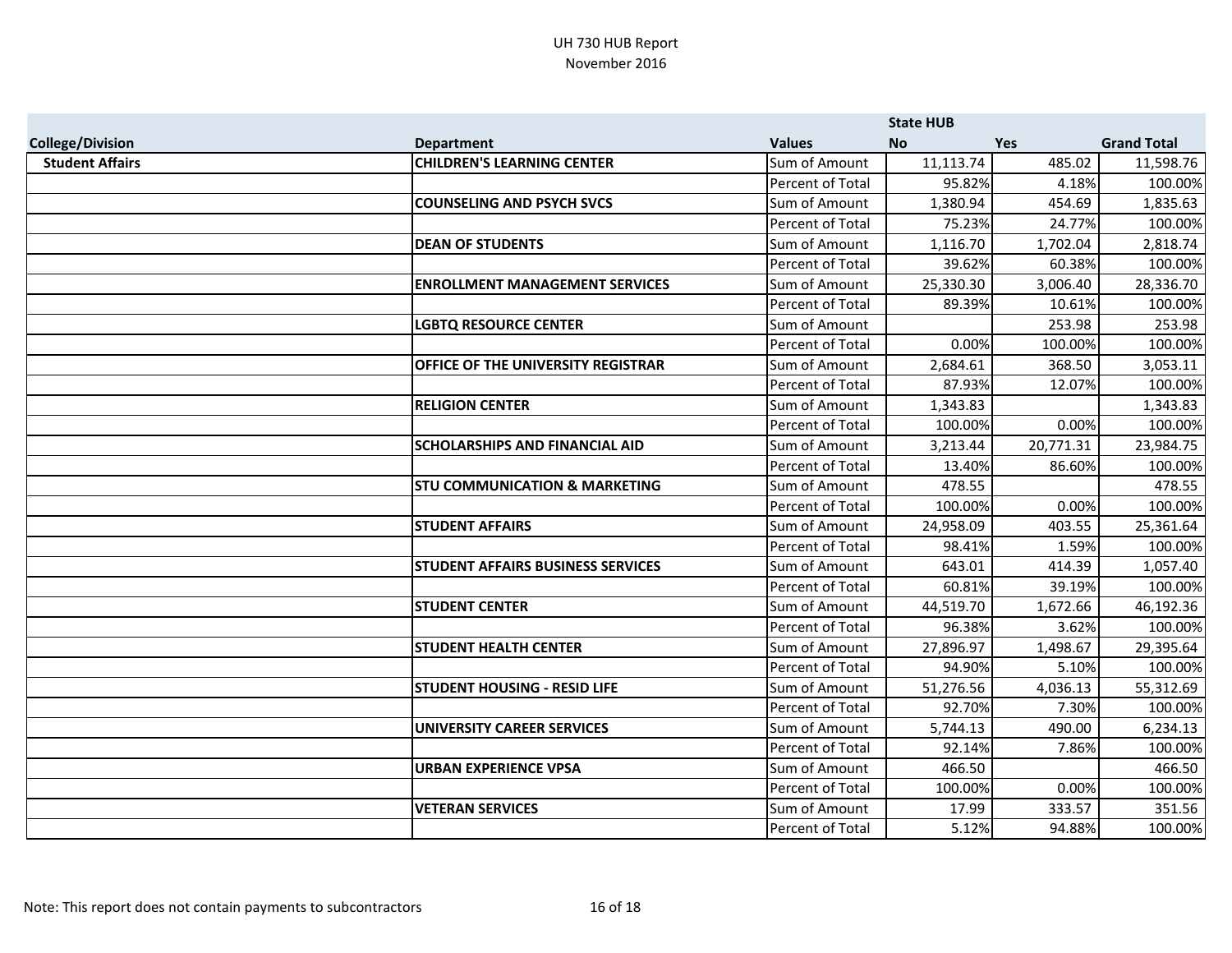|                                                   |                                           |                         | <b>State HUB</b> |            |                    |
|---------------------------------------------------|-------------------------------------------|-------------------------|------------------|------------|--------------------|
| <b>College/Division</b>                           | <b>Department</b>                         | <b>Values</b>           | <b>No</b>        | Yes        | <b>Grand Total</b> |
| <b>Student Affairs</b>                            | <b>WELLNESS CENTER</b>                    | Sum of Amount           | 121.95           |            | 121.95             |
|                                                   |                                           | Percent of Total        | 100.00%          | 0.00%      | 100.00%            |
|                                                   | <b>WOMEN &amp; GENDER RESOURCE CENTER</b> | Sum of Amount           | 1,617.34         | 366.05     | 1,983.39           |
|                                                   |                                           | Percent of Total        | 81.54%           | 18.46%     | 100.00%            |
| <b>Student Affairs Sum of Amount</b>              |                                           |                         | 423,100.29       | 100,859.25 | 523,959.54         |
| <b>Student Affairs Percent of Total</b>           |                                           |                         | 80.75%           | 19.25%     | 100.00%            |
| <b>Technology</b>                                 | <b>CONSTRUCTION MANAGEMENT</b>            | Sum of Amount           | 7,274.35         | 6,957.02   | 14,231.37          |
|                                                   |                                           | Percent of Total        | 51.11%           | 48.89%     | 100.00%            |
|                                                   | <b>CTR FOR INFO SCRTY, RES &amp; EDU</b>  | Sum of Amount           | 506.31           |            | 506.31             |
|                                                   |                                           | Percent of Total        | 100.00%          | 0.00%      | 100.00%            |
|                                                   | <b>DEAN, TECHNOLOGY</b>                   | Sum of Amount           | 58,563.42        | 34,406.70  | 92,970.12          |
|                                                   |                                           | Percent of Total        | 62.99%           | 37.01%     | 100.00%            |
|                                                   | <b>ENGINEERING TECHNOLOGY</b>             | Sum of Amount           | 23,258.91        | 3,481.57   | 26,740.48          |
|                                                   |                                           | Percent of Total        | 86.98%           | 13.02%     | 100.00%            |
|                                                   | HUMAN DEVELOP AND CONSUMER SCI            | Sum of Amount           | 1,208.11         | 1,590.60   | 2,798.71           |
|                                                   |                                           | <b>Percent of Total</b> | 43.17%           | 56.83%     | 100.00%            |
|                                                   | <b>INFORMATION &amp; LOGISTICS TECH</b>   | Sum of Amount           | 5,063.84         | 531.01     | 5,594.85           |
|                                                   |                                           | Percent of Total        | 90.51%           | 9.49%      | 100.00%            |
| <b>Technology Sum of Amount</b>                   |                                           |                         | 95,874.94        | 46,966.90  | 142,841.84         |
| <b>Technology Percent of Total</b>                |                                           |                         | 67.12%           | 32.88%     | 100.00%            |
| Univ Marketing, Comm & Media Rel                  | MARKETING-UNIV MKT, COMM & MEDIA REL      | Sum of Amount           | 196,029.08       | 12,750.00  | 208,779.08         |
|                                                   |                                           | Percent of Total        | 93.89%           | 6.11%      | 100.00%            |
|                                                   | VC/VP UNIV MKTG, COMM & MEDIA REL         | Sum of Amount           | 32,554.79        | 1,034.12   | 33,588.91          |
|                                                   |                                           | Percent of Total        | 96.92%           | 3.08%      | 100.00%            |
| Univ Marketing, Comm & Media Rel Sum of Amount    |                                           |                         | 228,583.87       | 13,784.12  | 242,367.99         |
| Univ Marketing, Comm & Media Rel Percent of Total |                                           |                         | 94.31%           | 5.69%      | 100.00%            |
| <b>University Advancement</b>                     | <b>ALUMNI RELATIONS</b>                   | Sum of Amount           | 10,071.67        | 183.69     | 10,255.36          |
|                                                   |                                           | Percent of Total        | 98.21%           | 1.79%      | 100.00%            |
|                                                   | <b>ANNUAL GIVING</b>                      | Sum of Amount           | 59,743.07        |            | 59,743.07          |
|                                                   |                                           | Percent of Total        | 100.00%          | 0.00%      | 100.00%            |
|                                                   | <b>BUSINESS OPERATIONS</b>                | Sum of Amount           | 28,367.22        | 415.90     | 28,783.12          |
|                                                   |                                           | Percent of Total        | 98.56%           | 1.44%      | 100.00%            |
|                                                   | <b>CAMPAIGN STRATEGIC INITIATIVES</b>     | Sum of Amount           | 143,443.05       | 306.50     | 143,749.55         |
|                                                   |                                           | Percent of Total        | 99.79%           | 0.21%      | 100.00%            |